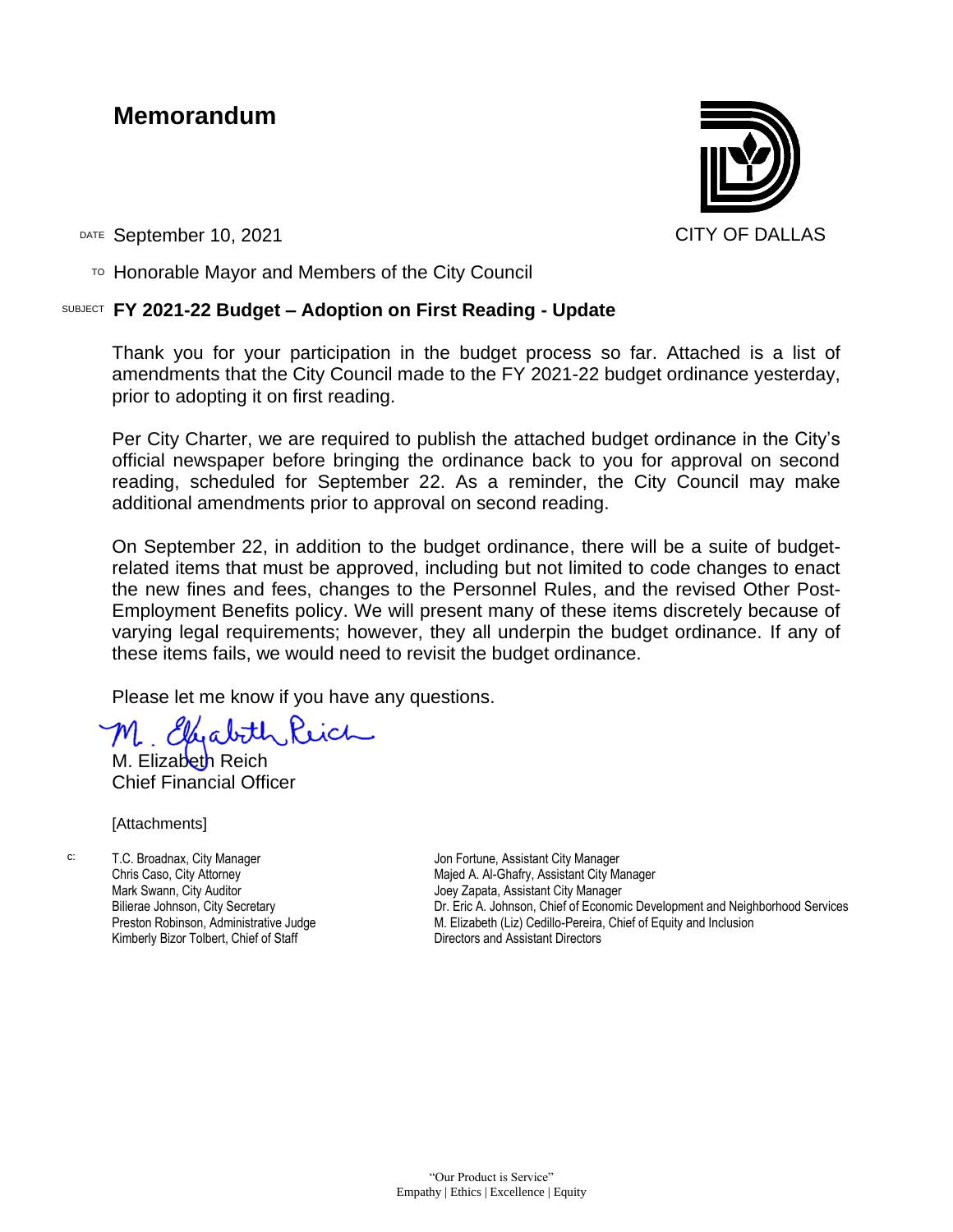#### **FY 2021‐22 Budget Amendments**

#### Amendments Receiving Majority Support from the Mayor and Members of the City Council

| 21 Council Member Lead: Thomas                                 |            | <b>Council Member Priority</b>                           |         |
|----------------------------------------------------------------|------------|----------------------------------------------------------|---------|
| Council Member Co-Sponsor(S):                                  |            |                                                          |         |
| Source of Funds                                                | Amount     | Use of Funds                                             | Amount  |
|                                                                |            |                                                          |         |
| ARPA - Management Services (OCC - Support people in crisis by  |            |                                                          |         |
| providing mental health care, children/family services,        |            | Small Business Center - funds for City implementation of |         |
| food/essentials assistance, benefits/financial navigation, and |            | recommendations from the Mayor's Workforce Development   |         |
| contract oversight/technology (equity distribution))           |            | 500,000 Project (ARPA)                                   | 500,000 |
| <b>Total Source of Funds</b>                                   | 500.000    | <b>Total Use of Funds</b>                                | 500.000 |
| City Council Action (yes/no/withdrawn)                         | <b>Yes</b> | Difference                                               | 0       |

| 29 Council Member Lead: Thomas                                    |         | <b>City Council Member Priority</b>        |         |
|-------------------------------------------------------------------|---------|--------------------------------------------|---------|
| Council Member Co-Sponsor(S): Bazaldua                            |         |                                            |         |
| Source of Funds                                                   | Amount  | Use of Funds                               | Amount  |
| Preservation of affordable housing and water/sewer                |         |                                            |         |
| infrastructure improvements in qualified census tracts including: |         |                                            |         |
| Freedmen's towns, Tenth Street Historical District, 5 Mile        |         |                                            |         |
| Neighborhood, and Joppa/Joppee (ARPA)                             |         | 750,000 ARPA - Communication and Marketing | 750.000 |
|                                                                   |         |                                            |         |
|                                                                   |         |                                            |         |
| <b>Total Source of Funds</b>                                      | 750,000 | <b>Total Use of Funds</b>                  | 750,000 |
| City Council Action (yes/no/withdrawn)                            | Yes     | Difference                                 | 0       |

| 31 Council Member Lead: West           |            | <b>City Council Member Priority</b>                             |            |
|----------------------------------------|------------|-----------------------------------------------------------------|------------|
| Council Member Co-Sponsor(S):          |            |                                                                 |            |
| Source of Funds<br>Amount              |            | Use of Funds                                                    | Amount     |
| Dallas Police Department - Overtime    |            | 10,000,000 Non Departmental - Create a reserve for DPD overtime | 10,000,000 |
|                                        |            | *Use requires Briefing to Public Safety Committee within 30     |            |
|                                        |            | days of Audit report                                            |            |
|                                        |            |                                                                 |            |
|                                        |            |                                                                 |            |
| <b>Total Source of Funds</b>           | 10.000.000 | <b>Total Use of Funds</b>                                       | 10,000,000 |
| City Council Action (yes/no/withdrawn) | <b>Yes</b> | Difference                                                      |            |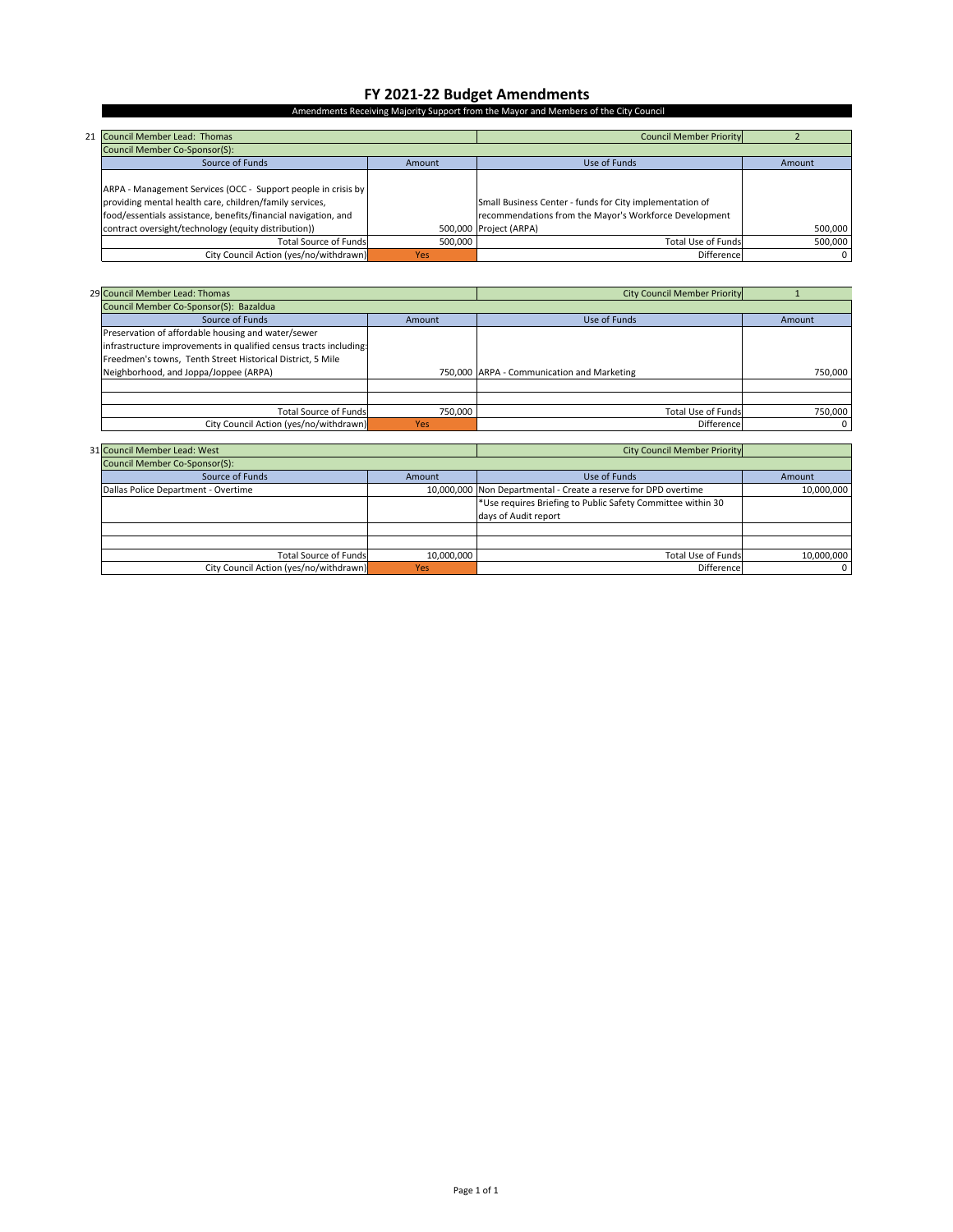# **OPERATING AND CAPITAL BUDGETS' APPROPRIATIONS ORDINANCE**

An ordinance appropriating funds for fiscal year 2021-22 for the maintenance and operation of various departments; authorizing the city manager to make certain adjustments; appropriating funds for public improvements to be financed from bond funds and other revenues of the city of Dallas for fiscal year 2021-22; providing for publication; and providing an effective date.

WHEREAS, the city council, in accordance with the Dallas City Charter, state law, and the ordinances of the city of Dallas, have given the required notices and have held the required public hearings regarding this ordinance; Now, Therefore,

BE IT ORDAINED BY THE CITY COUNCIL OF THE CITY OF DALLAS:

SECTION 1. That for the purpose of providing the funds to be expended in the budget for the fiscal year beginning October 1, 2021 and ending September 30, 2022, the available revenues of the city of Dallas are hereby appropriated for the maintenance and operation of the various city departments and activities as follows:

|                                     | <b>PROPOSED</b> |
|-------------------------------------|-----------------|
| <b>DEPARTMENT AND ACTIVITIES</b>    | 2021-22         |
|                                     |                 |
| <b>Building Services</b>            | 24,356,319      |
| <b>City Attorney's Office</b>       | 17,814,203      |
| <b>City Auditor's Office</b>        | 3,048,254       |
| <b>City Controller's Office</b>     | 7,764,698       |
| <b>City Manager's Office</b>        | 2,933,212       |
| <b>City Secretary's Office</b>      | 3,050,306       |
| Civil Service                       | 3,021,703       |
| Code Compliance                     | 35,032,924      |
| <b>Court and Detention Services</b> | 24,077,721      |
| <b>Dallas Animal Services</b>       | 16,068,520      |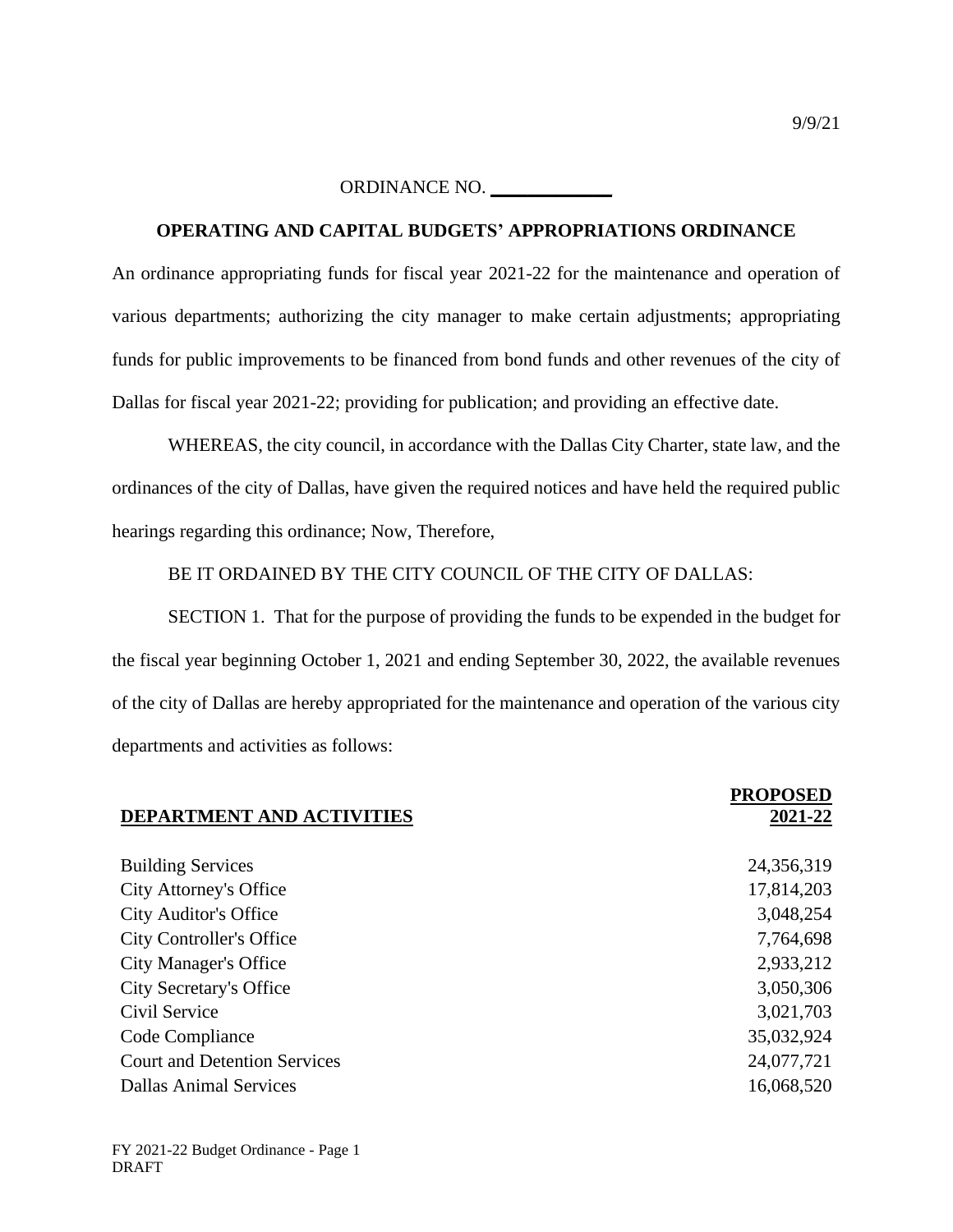| <b>Dallas Fire-Rescue</b>                           | 335,699,096                |
|-----------------------------------------------------|----------------------------|
| <b>Dallas Police Department</b>                     | 555,934,568                |
| Elections                                           | 104,713                    |
| Housing and Neighborhood Revitalization             | 3,825,426                  |
| <b>Human Resources</b>                              | 7,199,251                  |
| <b>Independent Audit</b>                            | 745,429                    |
| Judiciary                                           | 3,675,924                  |
| Lew Sterrett Jail Contract                          | 9,450,527                  |
| Liability/Claims Fund Transfer                      | 4,483,807                  |
| Library                                             | 32,917,306                 |
| Mayor and City Council                              | 5,351,007                  |
| Non-Departmental                                    | 125,542,145                |
| Office of Arts and Culture                          | 21,337,590                 |
| Office of Budget and Management Services            | 4,512,904                  |
| Office of Data Analytics and Business Intelligence  | 3,988,372                  |
| Office of Economic Development                      | 3,252,177                  |
| <b>Office of Management Services</b>                | 46,283,791                 |
| Park and Recreation                                 | 99,627,169                 |
| Planning and Urban Design                           | 4,209,553                  |
| <b>Procurement Services</b>                         | 3,082,909                  |
| <b>Public Works</b>                                 | 76,357,799                 |
| Salary and Benefit Stabilization                    | 5,020,000                  |
| Transportation                                      | 45,249,577                 |
| <b>GENERAL FUND TOTAL</b>                           | 1,535,018,900              |
| <b>GRANT, TRUST AND OTHER FUNDS</b>                 | <b>PROPOSED</b><br>2021-22 |
| <b>Building Services</b>                            |                            |
| American Rescue Plan Act (ARPA)(FC18)               | 21,550,000                 |
| <b>City Attorney's Office</b>                       |                            |
| FY 2021-22 Community Development Block Grant (CD21) | 763,739                    |
| <b>Convention and Event Services</b>                |                            |
| Convention Hotel Tax Rebate (0756)                  | 29,892,205                 |
| <b>Court and Detention Services</b>                 |                            |
| American Rescue Plan Act (ARPA)(FC18)               | 6,425,750                  |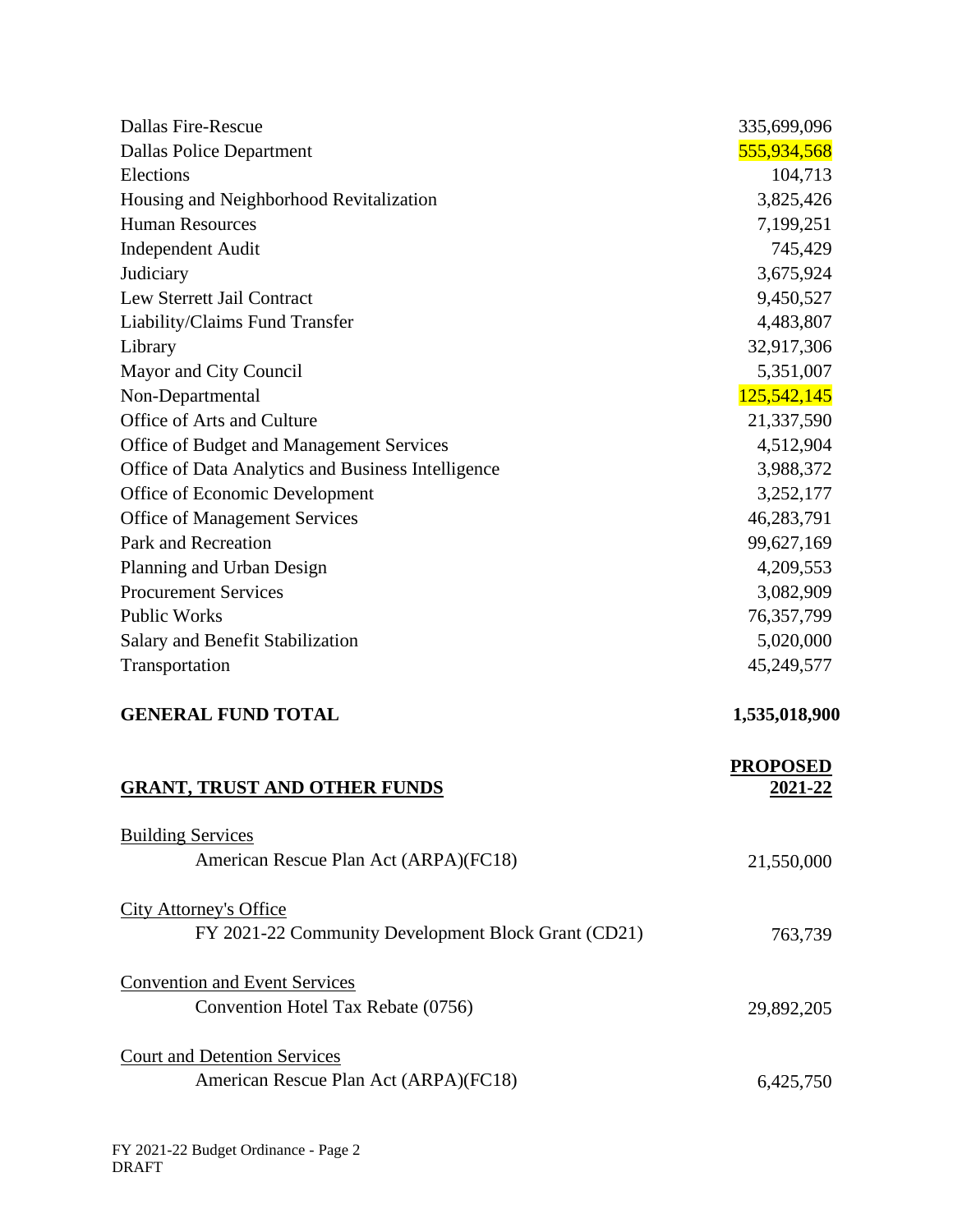|         | <b>Dallas Animal Services</b>                           |            |
|---------|---------------------------------------------------------|------------|
|         | Ivor O'Conner Morgan Trust (0320)                       | 233,892    |
|         | Dallas Fire-Rescue                                      |            |
|         | American Rescue Plan Act (ARPA)(FC18)                   | 25,000,000 |
|         | <b>Dallas Police Department</b>                         |            |
|         | Confiscated Monies- State (0411)                        | 97,656     |
|         | Juvenile Case Manager Fund (0396)                       | 358,520    |
|         | Law Enforcement Officer Standards and Education (LEOSE) | 180,970    |
|         | American Rescue Plan Act (ARPA)(FC18)                   | 18,163,647 |
|         | Dallas Water Utilities                                  |            |
|         | American Rescue Plan Act (ARPA)(FC18)                   | 37,426,891 |
|         | <b>Development Services</b>                             |            |
|         | Reforestation Fund (0T06)                               | 300,000    |
|         | <b>Express Business Center</b>                          |            |
|         | American Rescue Plan Act (ARPA)(FC18)                   | 5,000,000  |
|         | Housing and Neighborhood Revitalization                 |            |
|         | FY 2021-22 Community Development Block Grant (CD21)     | 11,375,184 |
|         | FY 2021-22 HOME Investment Partnership (HM21)           | 6,397,968  |
|         | American Rescue Plan Act (ARPA)(FC18)                   | 21,250,000 |
|         | <b>Information and Technology Services</b>              |            |
|         | American Rescue Plan Act (ARPA)(FC18)                   | 15,000,000 |
| Library |                                                         |            |
|         | Central Library Gifts and Donations (0214)              | 230,000    |
|         | Edmond & Louise Kahn E. Trust (0208)                    | 227,578    |
|         | Hamon Trust (0458)                                      | 10,875     |
|         | American Rescue Plan Act (ARPA)(FC18)                   | 250,000    |
|         | Office of Arts and Culture                              |            |
|         | Majestic Gift and Donations Fund (0338)                 | 200,000    |
|         | OCA Gift and Donations Fund (0388)                      | 146,507    |
|         | American Rescue Plan Act (ARPA)(FC18)                   | 450,000    |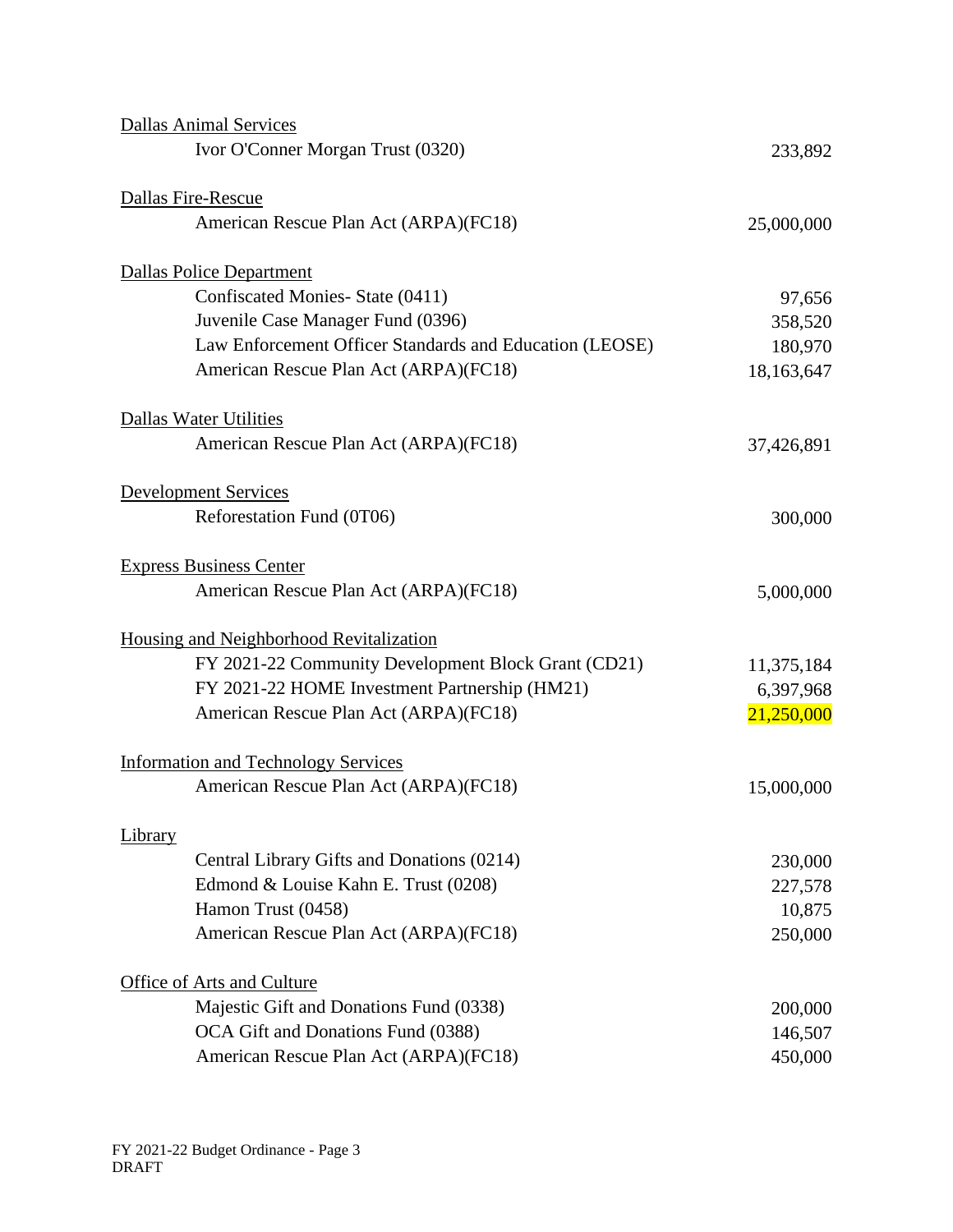| FY 2021-22 Community Development Block Grant (CD21)<br>1,157,785<br>FY 2021-22 Emergency Solutions Grant (ES21)<br>23,000<br>FY 2021-22 Housing Opportunities for Persons w/AIDS<br>103,714<br>(HW21)<br>American Rescue Plan Act (ARPA)(FC18)<br>7,000,000<br><b>Office of Management Services</b><br>FY 2021-22 Community Development Block Grant (CD21)<br>1,438,596<br>FY 2021-22 Emergency Solutions Grant (ES21)<br>1,267,230<br>FY 2021-22 Housing Opportunities for Persons w/AIDS<br>(HW21)<br>7,839,794<br>American Rescue Plan Act (ARPA)(FC18)<br>98,180,000<br><b>Office of Economic Development</b><br>Deep Ellum Public Improvement District (9P01)<br>1,031,370<br>Dallas Downtown Improvement District (9P02)<br>6,145,988<br>Klyde Warren Park/Dallas Arts District Public Improvement<br>District (9P03)<br>1,288,918<br>Knox Street Public Improvement District (9P04)<br>415,978<br>Lake Highlands Public Improvement District (9P05)<br>925,565<br>North Lake Highlands Public Improvement District (9P06)<br>533,207<br>Oak Lawn-Hi Line Public Improvement District (9P07)<br>415,497<br>Prestonwood Public Improvement District (9P08)<br>402,084<br>South Dallas/Fair Park Improvement District (9P09)<br>160,403<br>South Side Public Improvement District (9P10)<br>222,832<br>Tourism Public Improvement District (9P11)<br>19,410,129<br>University Crossing Public Improvement District (9P12)<br>864,135<br>Uptown Public Improvement District (9P13)<br>2,704,547<br>Vickery Meadow Public Improvement District (9P15)<br>966,154<br>New Markets Tax Credit (0065)<br>67,390<br>Sales Tax Agreement Fund (0680)<br>600,000<br>South Dallas/Fair Park Opportunity Fund (0351)<br>229,228<br>American Rescue Plan Act (ARPA)(FC18)<br>2,000,000<br>Park and Recreation<br>FY 2021-22 Community Development Block Grant (CD21)<br>851,424<br>Golf Improvement Trust (0332)<br>1,921,122<br>Park Land Dedication Program (9P32)<br>387,230<br>PKR Program Fund (0395)<br>139,933<br>White Rock Lake Beautification Fund (9P30)<br>333,985 | Office of Budget and Management Services |  |
|------------------------------------------------------------------------------------------------------------------------------------------------------------------------------------------------------------------------------------------------------------------------------------------------------------------------------------------------------------------------------------------------------------------------------------------------------------------------------------------------------------------------------------------------------------------------------------------------------------------------------------------------------------------------------------------------------------------------------------------------------------------------------------------------------------------------------------------------------------------------------------------------------------------------------------------------------------------------------------------------------------------------------------------------------------------------------------------------------------------------------------------------------------------------------------------------------------------------------------------------------------------------------------------------------------------------------------------------------------------------------------------------------------------------------------------------------------------------------------------------------------------------------------------------------------------------------------------------------------------------------------------------------------------------------------------------------------------------------------------------------------------------------------------------------------------------------------------------------------------------------------------------------------------------------------------------------------------------------------------------------------------------------------------------------------------------|------------------------------------------|--|
|                                                                                                                                                                                                                                                                                                                                                                                                                                                                                                                                                                                                                                                                                                                                                                                                                                                                                                                                                                                                                                                                                                                                                                                                                                                                                                                                                                                                                                                                                                                                                                                                                                                                                                                                                                                                                                                                                                                                                                                                                                                                        |                                          |  |
|                                                                                                                                                                                                                                                                                                                                                                                                                                                                                                                                                                                                                                                                                                                                                                                                                                                                                                                                                                                                                                                                                                                                                                                                                                                                                                                                                                                                                                                                                                                                                                                                                                                                                                                                                                                                                                                                                                                                                                                                                                                                        |                                          |  |
|                                                                                                                                                                                                                                                                                                                                                                                                                                                                                                                                                                                                                                                                                                                                                                                                                                                                                                                                                                                                                                                                                                                                                                                                                                                                                                                                                                                                                                                                                                                                                                                                                                                                                                                                                                                                                                                                                                                                                                                                                                                                        |                                          |  |
|                                                                                                                                                                                                                                                                                                                                                                                                                                                                                                                                                                                                                                                                                                                                                                                                                                                                                                                                                                                                                                                                                                                                                                                                                                                                                                                                                                                                                                                                                                                                                                                                                                                                                                                                                                                                                                                                                                                                                                                                                                                                        |                                          |  |
|                                                                                                                                                                                                                                                                                                                                                                                                                                                                                                                                                                                                                                                                                                                                                                                                                                                                                                                                                                                                                                                                                                                                                                                                                                                                                                                                                                                                                                                                                                                                                                                                                                                                                                                                                                                                                                                                                                                                                                                                                                                                        |                                          |  |
|                                                                                                                                                                                                                                                                                                                                                                                                                                                                                                                                                                                                                                                                                                                                                                                                                                                                                                                                                                                                                                                                                                                                                                                                                                                                                                                                                                                                                                                                                                                                                                                                                                                                                                                                                                                                                                                                                                                                                                                                                                                                        |                                          |  |
|                                                                                                                                                                                                                                                                                                                                                                                                                                                                                                                                                                                                                                                                                                                                                                                                                                                                                                                                                                                                                                                                                                                                                                                                                                                                                                                                                                                                                                                                                                                                                                                                                                                                                                                                                                                                                                                                                                                                                                                                                                                                        |                                          |  |
|                                                                                                                                                                                                                                                                                                                                                                                                                                                                                                                                                                                                                                                                                                                                                                                                                                                                                                                                                                                                                                                                                                                                                                                                                                                                                                                                                                                                                                                                                                                                                                                                                                                                                                                                                                                                                                                                                                                                                                                                                                                                        |                                          |  |
|                                                                                                                                                                                                                                                                                                                                                                                                                                                                                                                                                                                                                                                                                                                                                                                                                                                                                                                                                                                                                                                                                                                                                                                                                                                                                                                                                                                                                                                                                                                                                                                                                                                                                                                                                                                                                                                                                                                                                                                                                                                                        |                                          |  |
|                                                                                                                                                                                                                                                                                                                                                                                                                                                                                                                                                                                                                                                                                                                                                                                                                                                                                                                                                                                                                                                                                                                                                                                                                                                                                                                                                                                                                                                                                                                                                                                                                                                                                                                                                                                                                                                                                                                                                                                                                                                                        |                                          |  |
|                                                                                                                                                                                                                                                                                                                                                                                                                                                                                                                                                                                                                                                                                                                                                                                                                                                                                                                                                                                                                                                                                                                                                                                                                                                                                                                                                                                                                                                                                                                                                                                                                                                                                                                                                                                                                                                                                                                                                                                                                                                                        |                                          |  |
|                                                                                                                                                                                                                                                                                                                                                                                                                                                                                                                                                                                                                                                                                                                                                                                                                                                                                                                                                                                                                                                                                                                                                                                                                                                                                                                                                                                                                                                                                                                                                                                                                                                                                                                                                                                                                                                                                                                                                                                                                                                                        |                                          |  |
|                                                                                                                                                                                                                                                                                                                                                                                                                                                                                                                                                                                                                                                                                                                                                                                                                                                                                                                                                                                                                                                                                                                                                                                                                                                                                                                                                                                                                                                                                                                                                                                                                                                                                                                                                                                                                                                                                                                                                                                                                                                                        |                                          |  |
|                                                                                                                                                                                                                                                                                                                                                                                                                                                                                                                                                                                                                                                                                                                                                                                                                                                                                                                                                                                                                                                                                                                                                                                                                                                                                                                                                                                                                                                                                                                                                                                                                                                                                                                                                                                                                                                                                                                                                                                                                                                                        |                                          |  |
|                                                                                                                                                                                                                                                                                                                                                                                                                                                                                                                                                                                                                                                                                                                                                                                                                                                                                                                                                                                                                                                                                                                                                                                                                                                                                                                                                                                                                                                                                                                                                                                                                                                                                                                                                                                                                                                                                                                                                                                                                                                                        |                                          |  |
|                                                                                                                                                                                                                                                                                                                                                                                                                                                                                                                                                                                                                                                                                                                                                                                                                                                                                                                                                                                                                                                                                                                                                                                                                                                                                                                                                                                                                                                                                                                                                                                                                                                                                                                                                                                                                                                                                                                                                                                                                                                                        |                                          |  |
|                                                                                                                                                                                                                                                                                                                                                                                                                                                                                                                                                                                                                                                                                                                                                                                                                                                                                                                                                                                                                                                                                                                                                                                                                                                                                                                                                                                                                                                                                                                                                                                                                                                                                                                                                                                                                                                                                                                                                                                                                                                                        |                                          |  |
|                                                                                                                                                                                                                                                                                                                                                                                                                                                                                                                                                                                                                                                                                                                                                                                                                                                                                                                                                                                                                                                                                                                                                                                                                                                                                                                                                                                                                                                                                                                                                                                                                                                                                                                                                                                                                                                                                                                                                                                                                                                                        |                                          |  |
|                                                                                                                                                                                                                                                                                                                                                                                                                                                                                                                                                                                                                                                                                                                                                                                                                                                                                                                                                                                                                                                                                                                                                                                                                                                                                                                                                                                                                                                                                                                                                                                                                                                                                                                                                                                                                                                                                                                                                                                                                                                                        |                                          |  |
|                                                                                                                                                                                                                                                                                                                                                                                                                                                                                                                                                                                                                                                                                                                                                                                                                                                                                                                                                                                                                                                                                                                                                                                                                                                                                                                                                                                                                                                                                                                                                                                                                                                                                                                                                                                                                                                                                                                                                                                                                                                                        |                                          |  |
|                                                                                                                                                                                                                                                                                                                                                                                                                                                                                                                                                                                                                                                                                                                                                                                                                                                                                                                                                                                                                                                                                                                                                                                                                                                                                                                                                                                                                                                                                                                                                                                                                                                                                                                                                                                                                                                                                                                                                                                                                                                                        |                                          |  |
|                                                                                                                                                                                                                                                                                                                                                                                                                                                                                                                                                                                                                                                                                                                                                                                                                                                                                                                                                                                                                                                                                                                                                                                                                                                                                                                                                                                                                                                                                                                                                                                                                                                                                                                                                                                                                                                                                                                                                                                                                                                                        |                                          |  |
|                                                                                                                                                                                                                                                                                                                                                                                                                                                                                                                                                                                                                                                                                                                                                                                                                                                                                                                                                                                                                                                                                                                                                                                                                                                                                                                                                                                                                                                                                                                                                                                                                                                                                                                                                                                                                                                                                                                                                                                                                                                                        |                                          |  |
|                                                                                                                                                                                                                                                                                                                                                                                                                                                                                                                                                                                                                                                                                                                                                                                                                                                                                                                                                                                                                                                                                                                                                                                                                                                                                                                                                                                                                                                                                                                                                                                                                                                                                                                                                                                                                                                                                                                                                                                                                                                                        |                                          |  |
|                                                                                                                                                                                                                                                                                                                                                                                                                                                                                                                                                                                                                                                                                                                                                                                                                                                                                                                                                                                                                                                                                                                                                                                                                                                                                                                                                                                                                                                                                                                                                                                                                                                                                                                                                                                                                                                                                                                                                                                                                                                                        |                                          |  |
|                                                                                                                                                                                                                                                                                                                                                                                                                                                                                                                                                                                                                                                                                                                                                                                                                                                                                                                                                                                                                                                                                                                                                                                                                                                                                                                                                                                                                                                                                                                                                                                                                                                                                                                                                                                                                                                                                                                                                                                                                                                                        |                                          |  |
|                                                                                                                                                                                                                                                                                                                                                                                                                                                                                                                                                                                                                                                                                                                                                                                                                                                                                                                                                                                                                                                                                                                                                                                                                                                                                                                                                                                                                                                                                                                                                                                                                                                                                                                                                                                                                                                                                                                                                                                                                                                                        |                                          |  |
|                                                                                                                                                                                                                                                                                                                                                                                                                                                                                                                                                                                                                                                                                                                                                                                                                                                                                                                                                                                                                                                                                                                                                                                                                                                                                                                                                                                                                                                                                                                                                                                                                                                                                                                                                                                                                                                                                                                                                                                                                                                                        |                                          |  |
|                                                                                                                                                                                                                                                                                                                                                                                                                                                                                                                                                                                                                                                                                                                                                                                                                                                                                                                                                                                                                                                                                                                                                                                                                                                                                                                                                                                                                                                                                                                                                                                                                                                                                                                                                                                                                                                                                                                                                                                                                                                                        |                                          |  |
|                                                                                                                                                                                                                                                                                                                                                                                                                                                                                                                                                                                                                                                                                                                                                                                                                                                                                                                                                                                                                                                                                                                                                                                                                                                                                                                                                                                                                                                                                                                                                                                                                                                                                                                                                                                                                                                                                                                                                                                                                                                                        |                                          |  |
|                                                                                                                                                                                                                                                                                                                                                                                                                                                                                                                                                                                                                                                                                                                                                                                                                                                                                                                                                                                                                                                                                                                                                                                                                                                                                                                                                                                                                                                                                                                                                                                                                                                                                                                                                                                                                                                                                                                                                                                                                                                                        |                                          |  |
|                                                                                                                                                                                                                                                                                                                                                                                                                                                                                                                                                                                                                                                                                                                                                                                                                                                                                                                                                                                                                                                                                                                                                                                                                                                                                                                                                                                                                                                                                                                                                                                                                                                                                                                                                                                                                                                                                                                                                                                                                                                                        |                                          |  |
|                                                                                                                                                                                                                                                                                                                                                                                                                                                                                                                                                                                                                                                                                                                                                                                                                                                                                                                                                                                                                                                                                                                                                                                                                                                                                                                                                                                                                                                                                                                                                                                                                                                                                                                                                                                                                                                                                                                                                                                                                                                                        |                                          |  |
|                                                                                                                                                                                                                                                                                                                                                                                                                                                                                                                                                                                                                                                                                                                                                                                                                                                                                                                                                                                                                                                                                                                                                                                                                                                                                                                                                                                                                                                                                                                                                                                                                                                                                                                                                                                                                                                                                                                                                                                                                                                                        |                                          |  |
|                                                                                                                                                                                                                                                                                                                                                                                                                                                                                                                                                                                                                                                                                                                                                                                                                                                                                                                                                                                                                                                                                                                                                                                                                                                                                                                                                                                                                                                                                                                                                                                                                                                                                                                                                                                                                                                                                                                                                                                                                                                                        |                                          |  |
|                                                                                                                                                                                                                                                                                                                                                                                                                                                                                                                                                                                                                                                                                                                                                                                                                                                                                                                                                                                                                                                                                                                                                                                                                                                                                                                                                                                                                                                                                                                                                                                                                                                                                                                                                                                                                                                                                                                                                                                                                                                                        |                                          |  |
|                                                                                                                                                                                                                                                                                                                                                                                                                                                                                                                                                                                                                                                                                                                                                                                                                                                                                                                                                                                                                                                                                                                                                                                                                                                                                                                                                                                                                                                                                                                                                                                                                                                                                                                                                                                                                                                                                                                                                                                                                                                                        |                                          |  |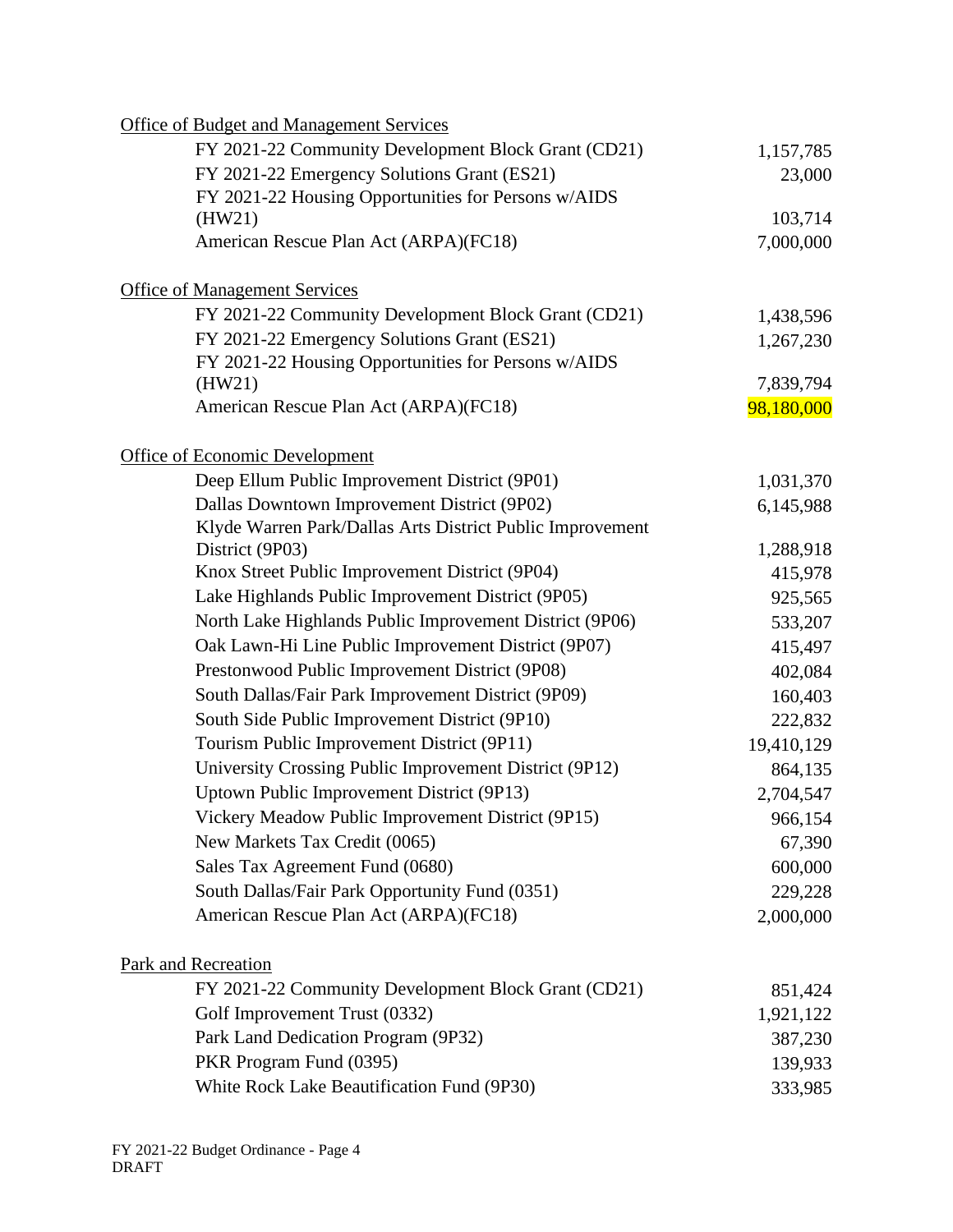| American Rescue Plan Act (ARPA)(FC18)            | 4,900,000       |
|--------------------------------------------------|-----------------|
| Carryout Bag Regulation Fund (0989)              | 520,000         |
| Public Works                                     |                 |
| Naval Air Station Redevelopment Fund (0022)      | 818,189         |
| American Rescue Plan Act (ARPA)(FC18)            | 6,800,000       |
| Transportation                                   |                 |
| Bike Lane Fund (0791)                            | 805,000         |
| Freeway Traffic Signals (0670)                   | 267,397         |
| American Rescue Plan Act (ARPA)(FC18)            | 13,075,000      |
| <b>GRANT, TRUST, AND OTHER FUNDS GRAND TOTAL</b> | 387,144,206     |
|                                                  | <b>PROPOSED</b> |
| <b>ENTERPRISE FUNDS</b>                          | 2021-22         |
| Aviation                                         |                 |
| <b>Aviation Operations</b>                       | 141,986,787     |
| <b>Transportation Regulation</b>                 | 403,065         |
| <b>Convention and Event Services</b>             | 100,819,948     |
| <b>Dallas Water Utilities</b>                    |                 |
| <b>Stormwater Drainage Management</b>            | 69,314,586      |
| <b>Water Utilities</b>                           | 722,432,650     |
| <b>Development Services</b>                      | 38,383,670      |
| Municipal Radio                                  | 1,815,740       |
| <b>Sanitation Services</b>                       | 139,536,992     |
| <b>ENTERPRISE FUNDS TOTAL</b>                    | 1,214,693,438   |
|                                                  | <b>PROPOSED</b> |
| <b>INTERNAL SERVICE/OTHER FUNDS</b>              | 2021-22         |
| <b>Employee Benefits</b>                         | 1,936,868       |
| <b>Equipment and Fleet Management</b>            | 56, 541, 723    |
| <b>Express Business Center</b>                   | 2,323,978       |
| <b>Information and Technology Services</b>       |                 |
| 911 System Operations                            | 14,341,472      |
| <b>Information Technology</b>                    | 99,176,891      |
| Radio Services                                   | 13,248,650      |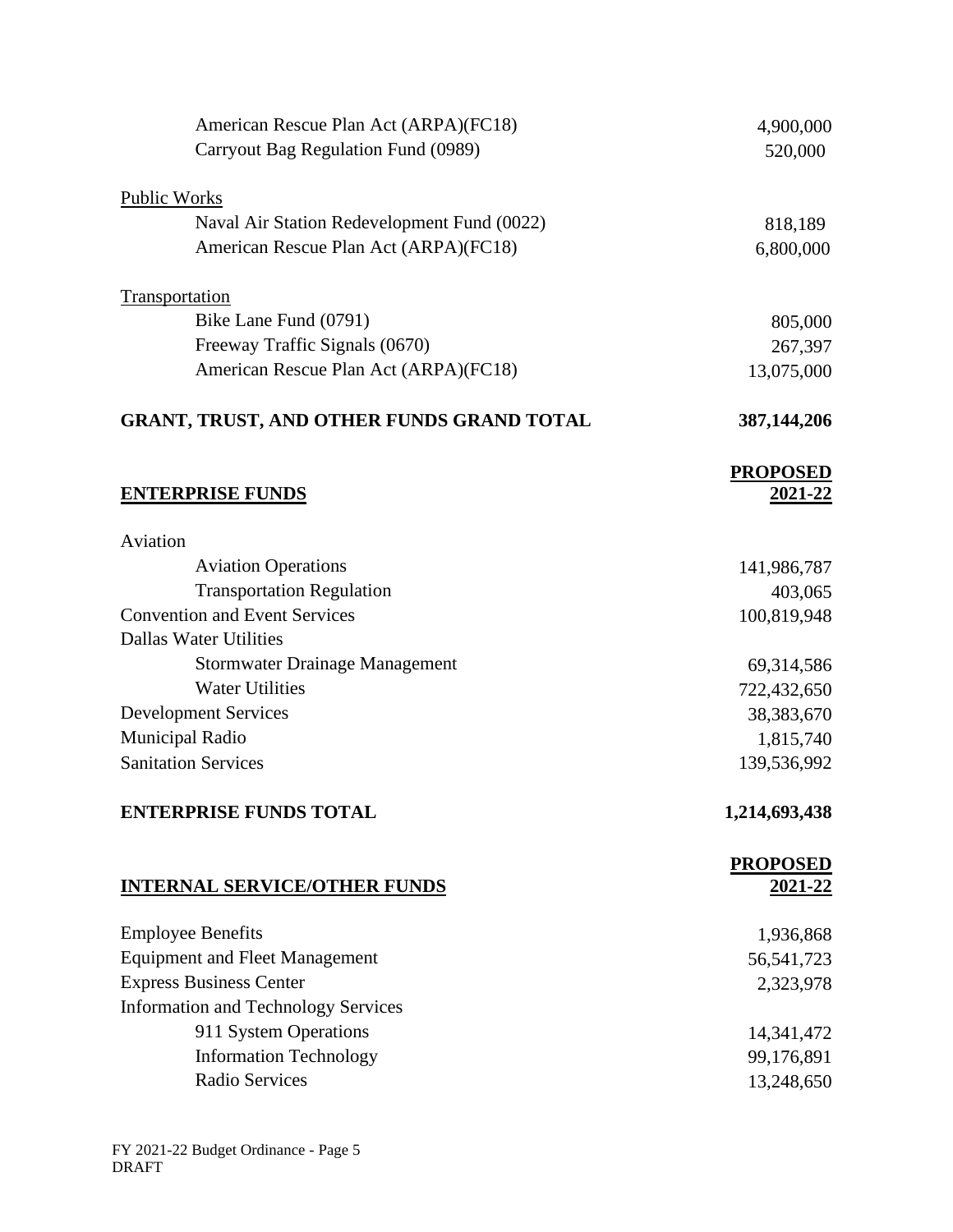| Office of Bond and Construction Management |            |
|--------------------------------------------|------------|
| <b>Office of Management Services</b>       | 5,209,374  |
| Park and Recreation                        | 5,231,840  |
| <b>Public Works</b>                        | 12,500,722 |
| Transportation                             | 123,582    |
| <b>Office of Risk Management</b>           | 5,264,453  |

### **INTERNAL SERVICE/OTHER FUNDS TOTAL 215,899,553**

# **ENTERPRISE/INTERNAL SERVICE/OTHER FUNDS GRAND TOTAL 1,430,592,991**

SECTION 2. That, in conformity with Chapter XI of the Charter of the City of Dallas, the transfer of an unencumbered balance of an appropriation made for the use of a department, division, or purpose to any other department, division, or purpose, or an increase in appropriation, may be made by the city council upon written recommendation of the city manager.

SECTION 3. That the city manager is hereby authorized to make the following adjustments:

(1) Reduce the allowed expenditures of departments or activities if, in the judgment of the city manager, actual or probable receipts are less than the amount estimated and appropriated for expenditures.

(2) Transfer appropriations budgeted for one account classification or activity to another within any individual department or activity listed in Section 1.

(3) Transfer appropriations from the Salary and Benefit Stabilization to any individual department or activity listed in Section 1, to be used for salaries and benefits.

SECTION 4. That the city manager is hereby authorized, upon written notice to the city controller, to make the following adjustments:

(1) Transfer internal service fund equity from unanticipated excesses to contributing funds.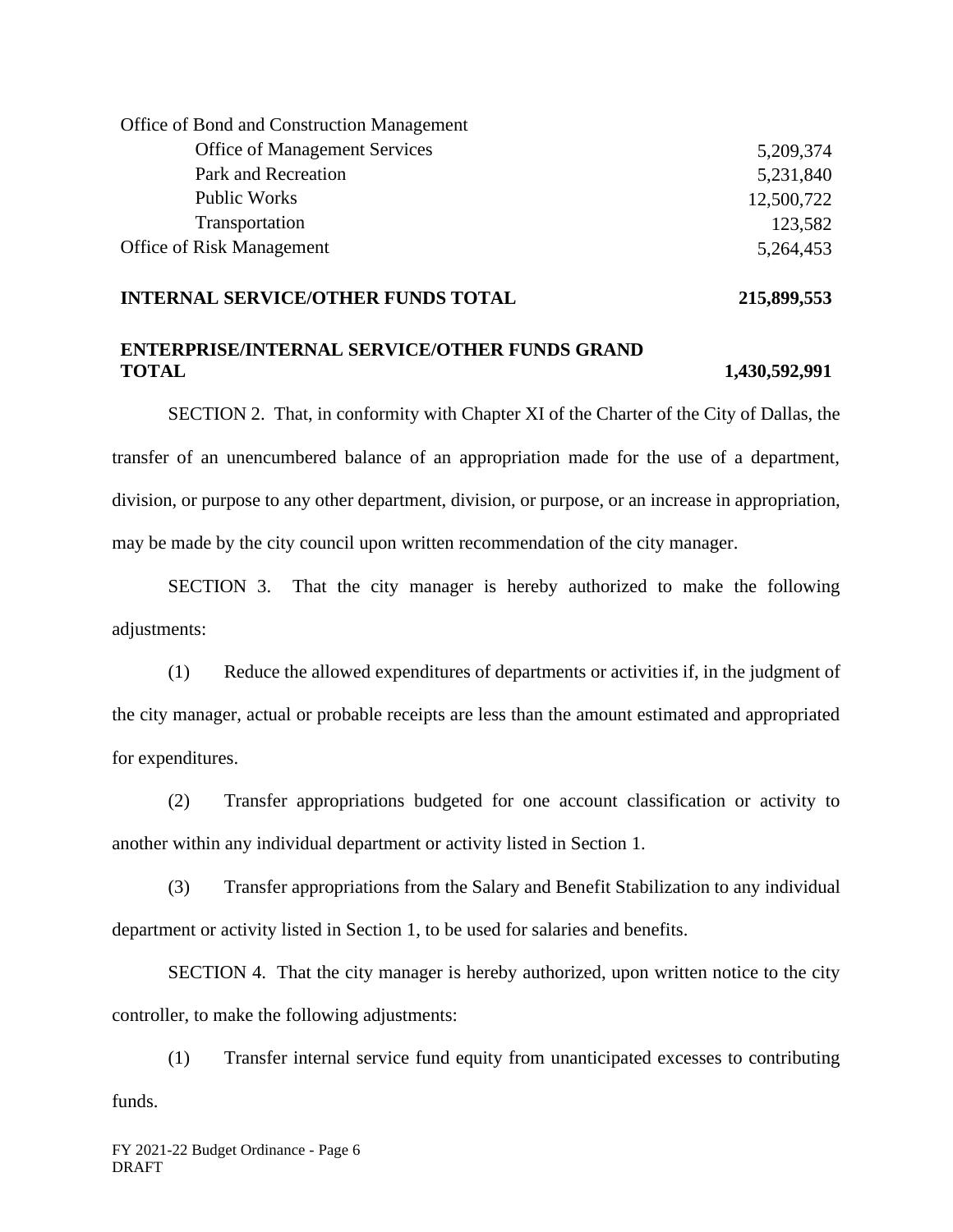(2) Transfer funds, not to exceed \$23,484,163, from the Convention Center Operating Fund 0080, Department CCT, Unit 7840, Object 3870, to the 2009 Convention Center Debt Service Fund 0980, Department CCT, Unit P505, Revenue Source 9219, for the payment of debt service on Series 2009 Revenue Refunding and Improvement Bonds for improvements to the Dallas Civic Center Convention Complex.

(3) Transfer funds, not to exceed \$4,483,807, from the General Fund 0001, Department BMS, Unit 1997, Object 3621 to the Liability Reserve Fund 0192, Department ORM, Unit 3890, Revenue Source 8525, for payment of small and large claims against the city.

(4) Transfer funds, not to exceed \$5,000,000 to the General Fund 0001, Department BMS, Unit 1995, Revenue Source 9229, from the Sports Arena Lease Fund 0A71, Department CCT, Unit 8851, Object 3690, to support general fund operations.

(5) Transfer funds, not to exceed \$27,241,962 from the Water Utilities Operating Fund 0100, Department DWU, Unit 7015, Object 3690, in the amounts not to exceed \$8,500,000 to the Public/Private Partnership Fund 0352, Department ECO, Unit P151, Revenue Source 9201 and \$18,741,962 to the General Fund 0001, Department BMS, Unit 1991, Revenue Source 9201, as payment in lieu of taxes by the water utilities department to support economic initiatives of the city.

(6) Transfer funds, not to exceed \$2,915,509, from the Convention and Event Services Operating Fund 0080 Department CCT, Unit 7840, Object 3690 to the OCA Hotel Occupancy Fund 0435, Department OCA, Unit 1841, Revenue Source 9201, for the promotion of cultural arts.

(7) Transfer funds, not to exceed \$600,000, from the General Fund 0001 Department BMS, Unit 1991, Object 3690, to the Economic Development Tax Agreement Fund 0680 Department ECO, Unit 6696, Revenue Source 9201, for sales tax rebates in accordance with the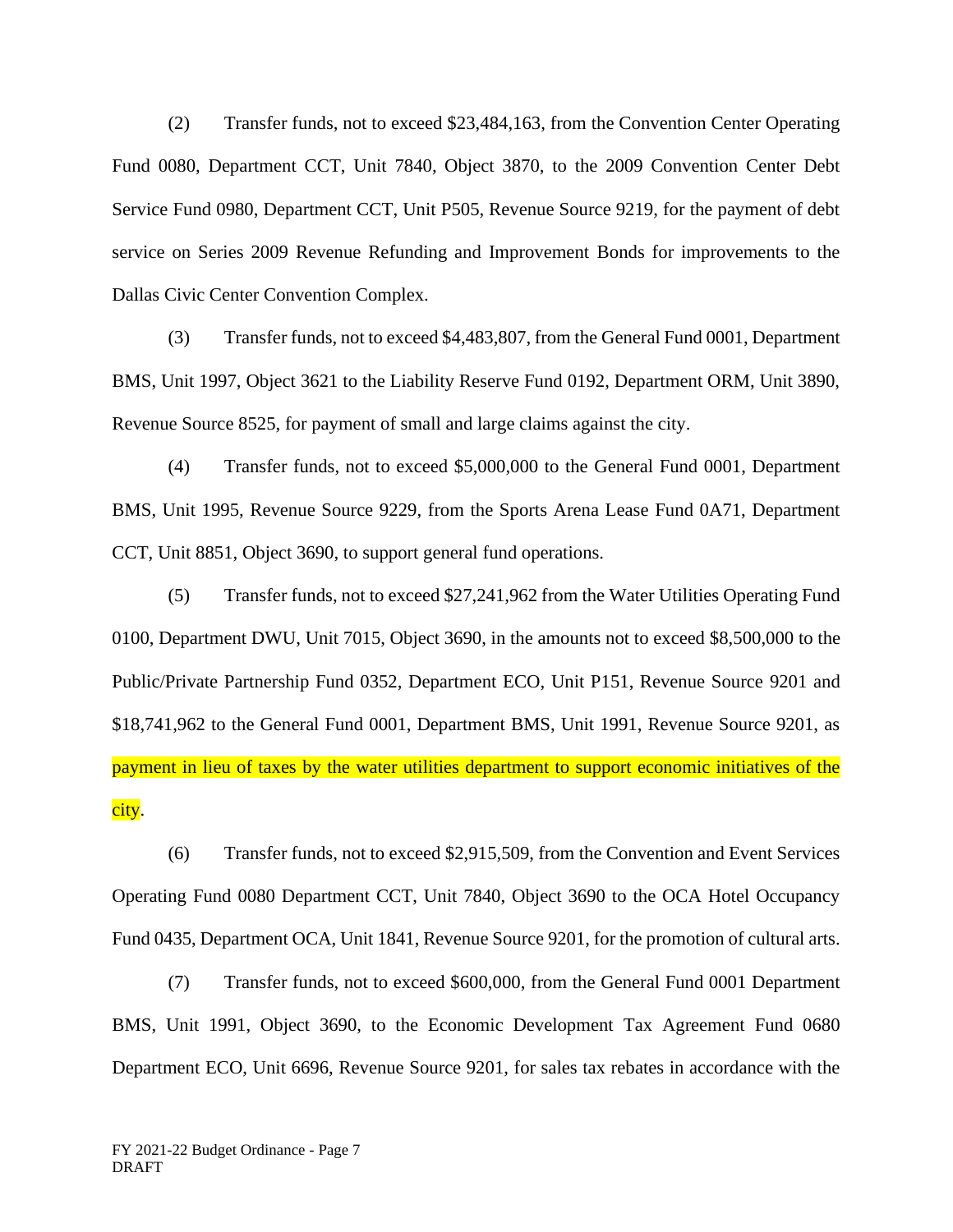terms of the sales tax grant agreement pursuant to Chapter 380 of the Texas Local Government Code.

(8) Transfer funds, not to exceed \$627,812, from City of Dallas Regional Center Fund 0067, Department ECO, Unit P682, Object 3090, to General Fund 0001, Department ECO, Unit (Various), Object 5011, in support of economic development activities.

(9) Transfer funds, not to exceed \$200,000, from New Markets Tax Credit Fund 0065, Department ECO, Unit P607, Object 3899, to General Fund 0001, Department ECO, Unit (Various), Object 5011, in support of economic development activities.

(10) Transfer funds, not to exceed \$100,000, from the Clean Energy Program Fund 0750, Department ECO, Unit W183, Object 3899 to the General Fund 0001, Department ECO, Unit (Various), Object 5011 to reimburse the General Fund for costs incurred in administering the Dallas PACE Program.

(11) As part of the restructuring of the Office of Economic Development, authorize any and all actions necessary to effect the following changes on funding and/or City Council resolutions authorized by City Council or via Administrative Action through 09/30/2021: a) Reallocate the remaining balance of the Cares Act Relief Funds – Community Development Block Grant (CDBG) Workforce Development, as referenced in CR 20-1845, in Fund: CCV3, Unit: 991F, from Dept: ECO to Dept: MGT (Small Business Center); b) Reallocate the remaining balance of the 2017 Bond Program – Proposition (I), as referenced in CR 19-0803, in Fund: 1V52, Unit: VI09, from Dept: ECO to Dept: MGT (Small Business Center); c) Reassign the remaining balance of the contract and City Council approved funding related to workforce readiness placement and retention program, as referenced in CR 19-0433, and subsequent amendment authorized by City Council CR#: 21-1374 to contract/encumbrance ECO-2019-00009251 in the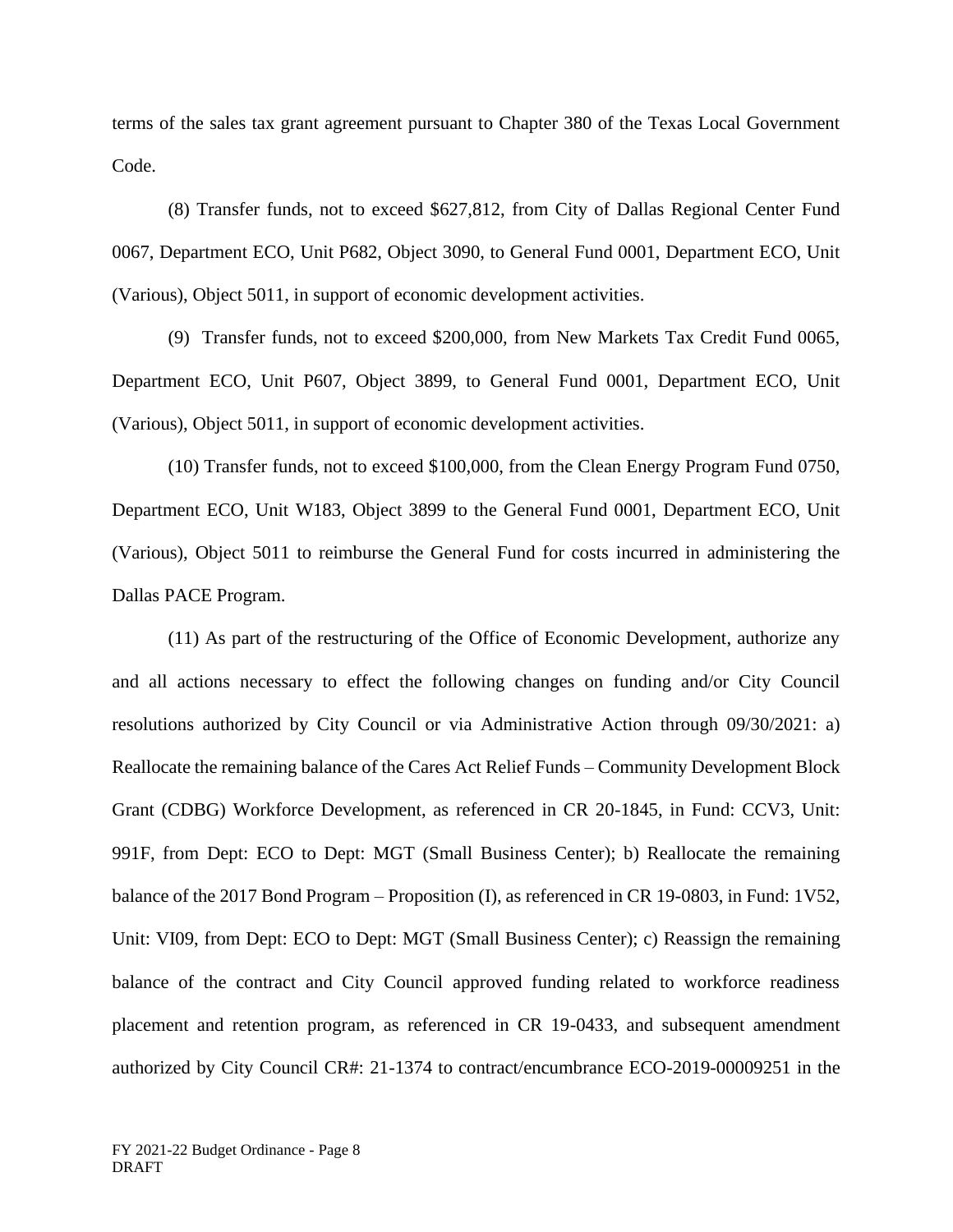Public Private Partnership Fund, Fund: 0352, Unit: W178, from Dept: ECO to Dept: MGT (Small Business Center); d) Reassign the remaining balance of the contract and City Council approved funding related to CR 14-0965 (Adaptive-Reuse) in the Public Private Partnership Fund, Fund: 0352, Unit: P886, and also the remaining balance of the contract related to CR 15-1236 (Adaptive-Reuse) in the Public Private Partnership Fund, Fund: 0352, Unit: W142, from Dept: ECO to Dept: MGT (Small Business Center); e) also authorize any other Reassignment(s) and/or Reallocation(s) and/or transfers of Office of Economic Development funding and/or contracts and/or encumbrances that had been authorized by City Council or via Administrative Action through 09/30/2021 that may be part of any program moving into the new Office of Management Services-Small Business Center.

(12) Transfer and administer gifts and bequests to the city in accordance with the terms and conditions accompanying the gifts or bequests and, for this purpose, the appropriation of donated amounts is hereby made.

SECTION 5. That the city manager is authorized, upon written notice to the city controller, to transfer funds between the Employee Benefits Fund 0260 and other employee benefit funds for the purpose of allocating employee and retiree revenues to the appropriate claims funds and maximizing investment yields.

SECTION 6. That, in conformity with Chapter 40A, "Retirement," of the Dallas City Code, as amended, an appropriation of \$5,706,520 is established in the Employees' Retirement Fund Trust Fund 0275, Department ERF, Unit 5821, to provide for costs of administration of the employees' retirement fund office, with services to be paid out of income from investments.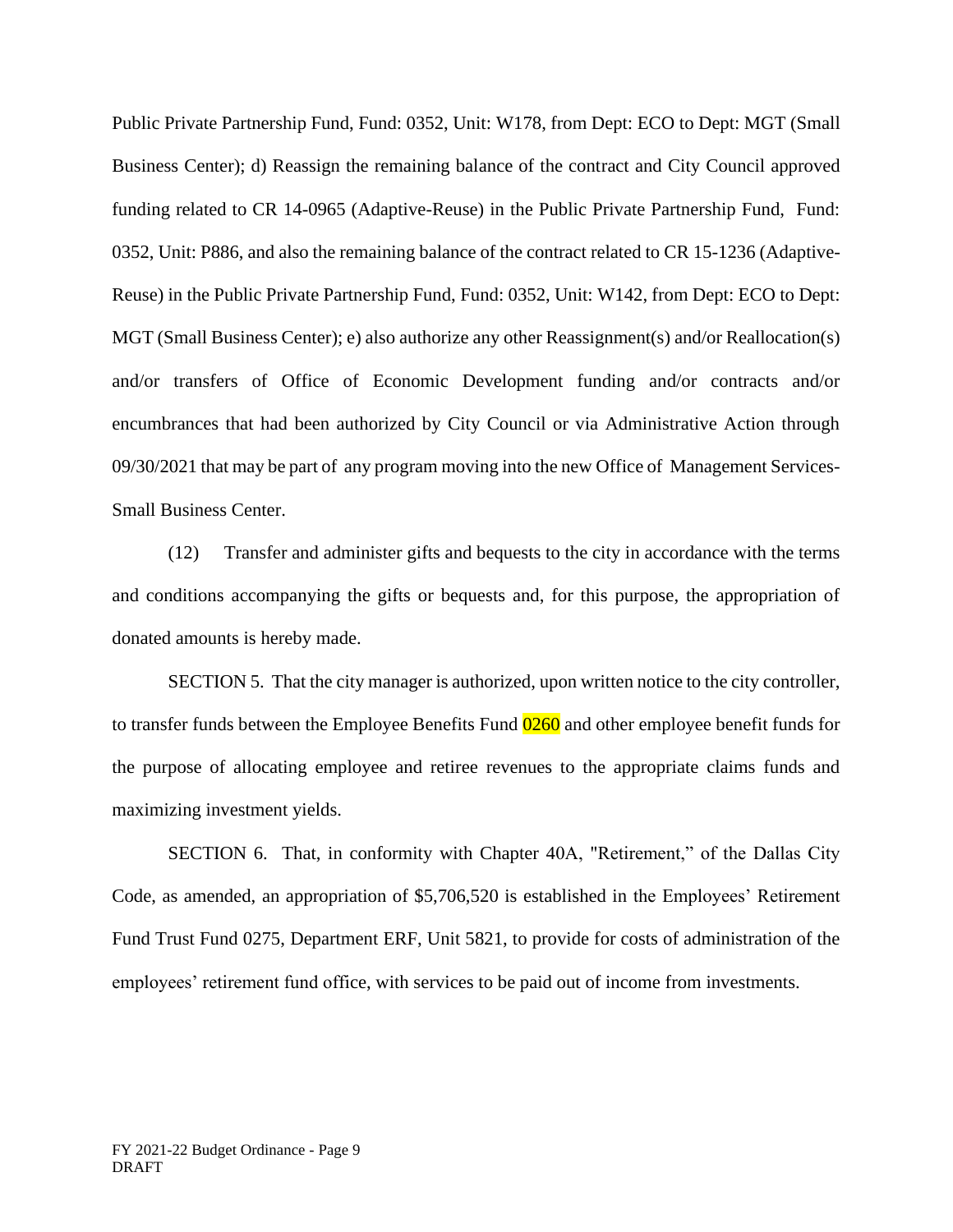SECTION 7. That, for the purpose of establishing reserves, the increase or reduction of restricted fund balances may be by city council resolution upon written recommendation of the city manager.

SECTION 8. That the projects listed in Section 9 are hereby adopted as the capital budget of the city of Dallas for public improvements to be financed from the proceeds of bond funds and with funds from other sources for the fiscal year beginning October 1, 2021 and ending September 30, 2022.

SECTION 9. (a) That the following amounts are hereby appropriated from the funds indicated for the projects listed in the FY 2021-22 capital budget:

| <b>CAPITAL FUNDS</b>                                                          | <b>PROPOSED</b><br>2021-22 |
|-------------------------------------------------------------------------------|----------------------------|
| From the 2021 AVI Commercial Paper<br>Fund (0795)                             | 27,500,000                 |
| From the 2022 Certificate of Obligation<br>Fund (0793)                        | 55,000,000                 |
| From the 2022 Master Lease-Equipment<br>Fund (ML22)                           | 20,000,000                 |
| From the Aviation Capital Construction<br>Fund (0131)                         | 500,000                    |
| From the Aviation Passenger Facility Charge Near Term Projects<br>Fund (A477) | 37,780,302                 |
| From the Capital Construction<br>Fund for City and Cultural Facilities (0671) | 9,667,669                  |
| From the Cedars Tax Increment Financing District<br>Fund (0033)               | 2,547,948                  |
| From the City Center Tax Increment Financing District<br>Fund (0035)          | 8,025,620                  |
| FY 2021-22 Budget Ordinance - Page 10<br>DRAFT                                |                            |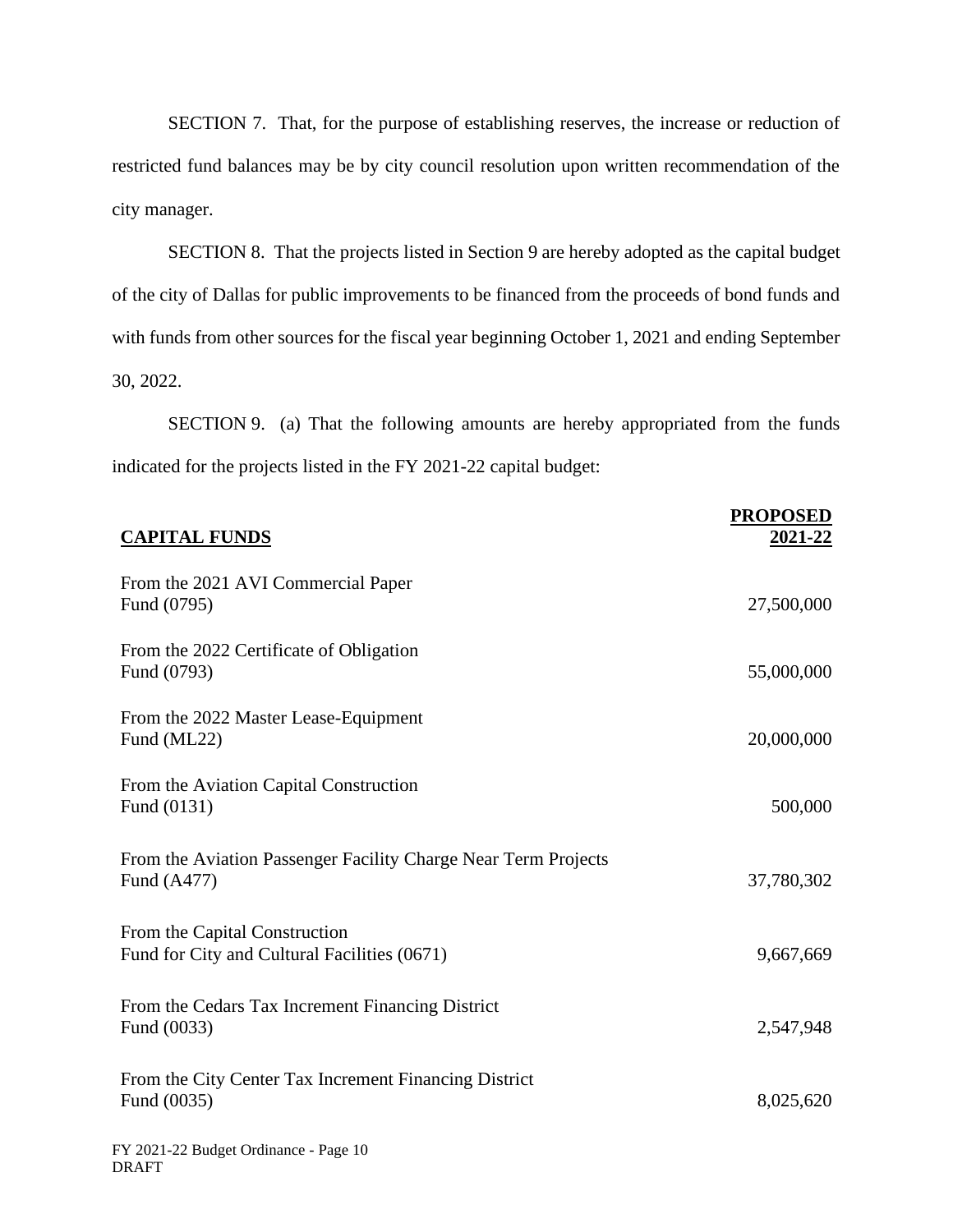| From the City Hall, City Service and Maintenance Facilities<br>Fund (2006 GO Bonds) (1T60) | 122,926    |
|--------------------------------------------------------------------------------------------|------------|
| From the City Hall, City Service and Maintenance Facilities<br>Fund (2006 GO Bonds) (2T60) | 315,476    |
| From the City Hall, City Service and Maintenance Facilities<br>Fund (2006 GO Bonds) (4T60) | 295,660    |
| From the City Hall, City Service and Maintenance Facilities<br>Fund (2006 GO Bonds) (7T60) | 103,048    |
| From the City Hall, City Service and Maintenance Facilities<br>Fund (2006 GO Bonds) (9T60) | 19,132     |
| From the Convention Center Capital Construction<br>Fund (0082)                             | 17,000,000 |
| From the Court Facilities<br>Fund (2006 GO Bonds) (8T30)                                   | 65,753     |
| From the Court Facilities<br>Fund (2006 GO Bonds) (BT30)                                   | 132,250    |
| From the Cultural Affairs<br>Fund (2017 GO Bonds) (1V49)                                   | 131,484    |
| From the Cultural Arts Facilities<br>Fund (2006 GO Bonds) (4T49)                           | 67,086     |
| From the Cultural Arts Facilities<br>Fund (2006 GO Bonds) (6T49)                           | 123,214    |
| From the Cultural Arts Facilities<br>Fund (2006 GO Bonds) (BT49)                           | 74,377     |
| From the Cypress Waters Tax Increment Financing District<br>Fund (0066)                    | 6,530,678  |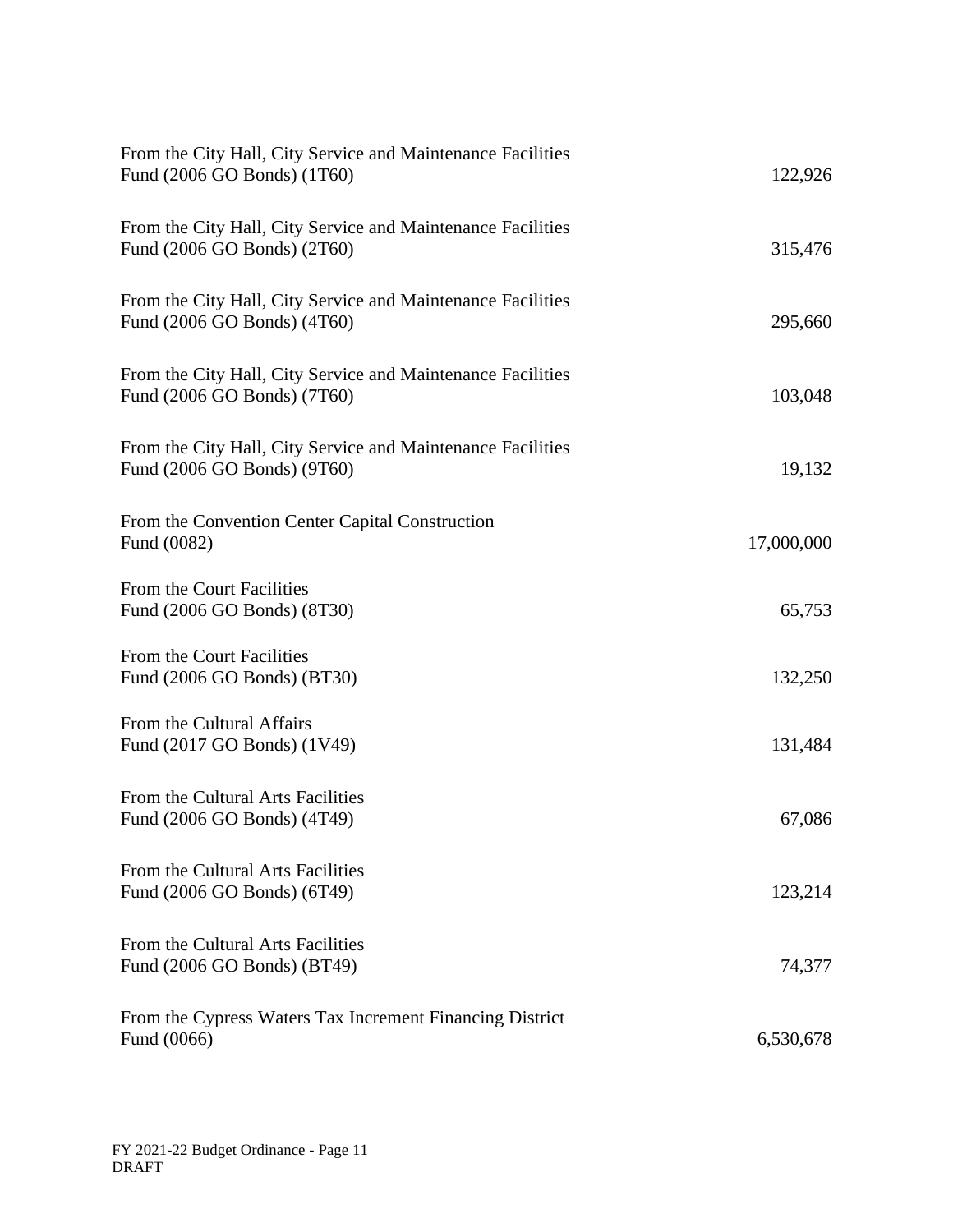| From the Davis Garden Tax Increment Financing District<br>Fund (0060)        | 2,043,639    |
|------------------------------------------------------------------------------|--------------|
| From the Deep Ellum Tax Increment Financing District<br>Fund (0056)          | 6,289,665    |
| From the Design District Tax Increment Financing District<br>Fund (0050)     | 6,196,903    |
| From the Downtown Connection Tax Increment Financing District<br>Fund (0044) | 28, 333, 574 |
| From the Economic Development<br>Fund (2017 GO Bonds) (1V52)                 | 9,657,745    |
| From the Equipment Notes, Series 2021<br>Fund (0772)                         | 28,000,000   |
| From the Facilities<br>Fund (2017 GO Bonds) (1V60)                           | 2,703,750    |
| From the Fair Park Improvement<br>Fund (2017 GO Bonds) (1V02)                | 7,034,549    |
| From the Farmers Market Tax Increment Financing District<br>Fund (0036)      | 3,674,363    |
| From the Flood Control<br>Fund (2017 GO Bonds) (1V23)                        | 13,061,956   |
| From the Fort Worth Avenue Tax Increment Financing District<br>Fund (0058)   | 5,291,624    |
| From the General Capital Reserve<br>Fund (0625)                              | 3,000,000    |
| From the Grand Park South Tax Increment Financing District<br>Fund (0054)    | 313,426      |
| From the Homeless Assistance<br>Fund (2017 GO Bonds) (1V43)                  | 2,989,185    |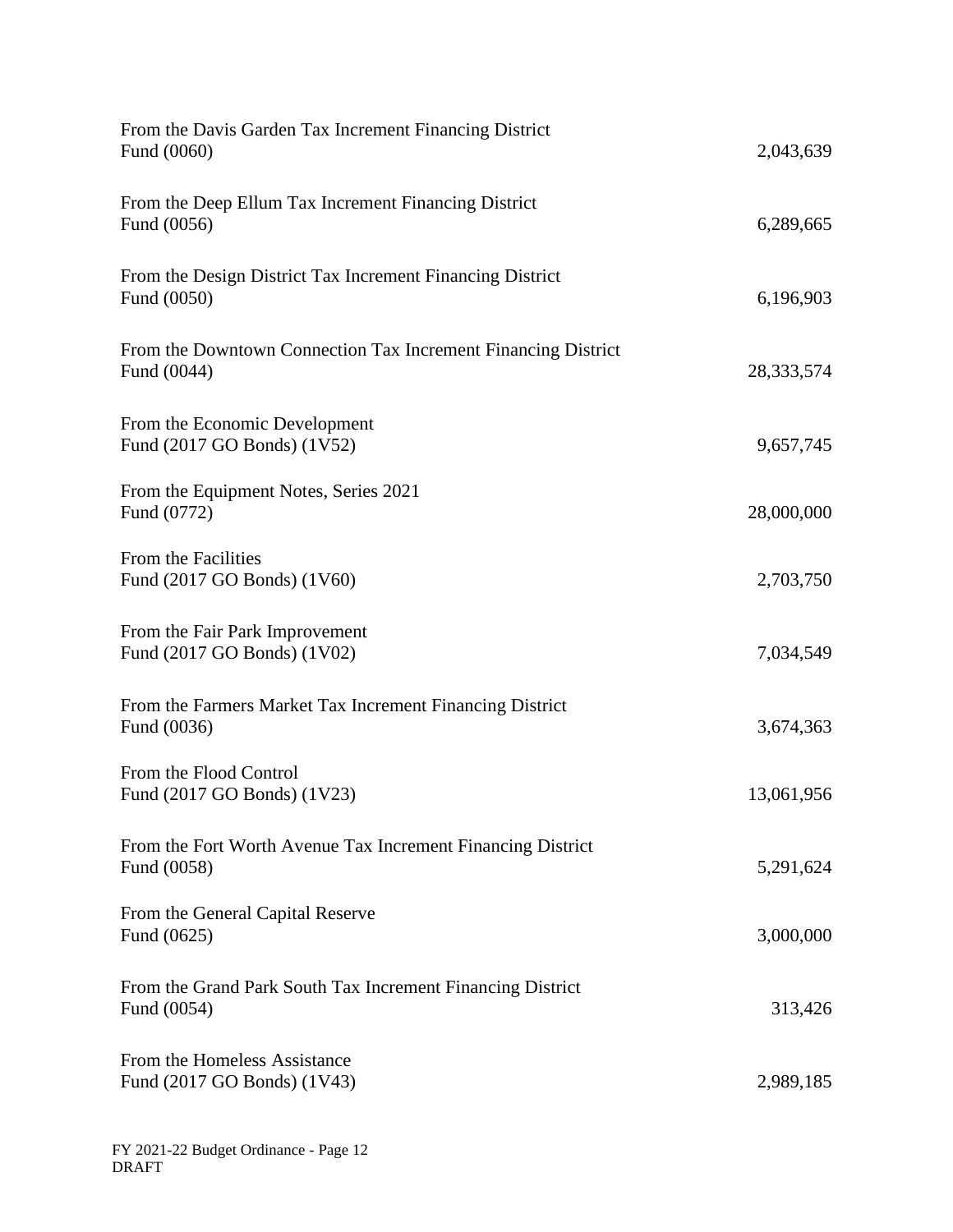| From the Library Facilities<br>Fund (2006 GO Bonds) (2T42)                       | 72,849    |
|----------------------------------------------------------------------------------|-----------|
| From the Library Facilities<br>Fund (2006 GO Bonds) (6T42)                       | 79,680    |
| From the Library Facilities<br>Fund (2006 GO Bonds) (7T42)                       | 151,965   |
| From the Library Facilities<br>Fund (2006 GO Bonds) (8T42)                       | 153,783   |
| From the Library Facilities<br>Fund (2006 GO Bonds) (BT42)                       | 166,519   |
| From the Mall Area Redevelopment Tax Increment Financing District<br>Fund (0049) | 810,657   |
| From the Maple/Mockingbird Tax Increment Financing District<br>Fund (0064)       | 4,696,372 |
| From the Oak Cliff Gateway Tax Increment Financing District<br>Fund (0034)       | 5,780,543 |
| From the Park and Recreation Facilities<br>Fund (2006 GO Bonds) (1T00)           | 1,264     |
| From the Park and Recreation Facilities<br>Fund (2006 GO Bonds) (2T00)           | 8,068     |
| From the Park and Recreation Facilities<br>Fund (2006 GO Bonds) (3T00)           | 2,132     |
| From the Park and Recreation Facilities<br>Fund (2006 GO Bonds) (4T00)           | 11,572    |
| From the Park and Recreation Facilities<br>Fund (2006 GO Bonds) (6T00)           | 15        |
| From the Park and Recreation Facilities<br>Fund (2006 GO Bonds) (7T00)           | 1,007     |
| FY 2021-22 Budget Ordinance - Page 13<br><b>DRAFT</b>                            |           |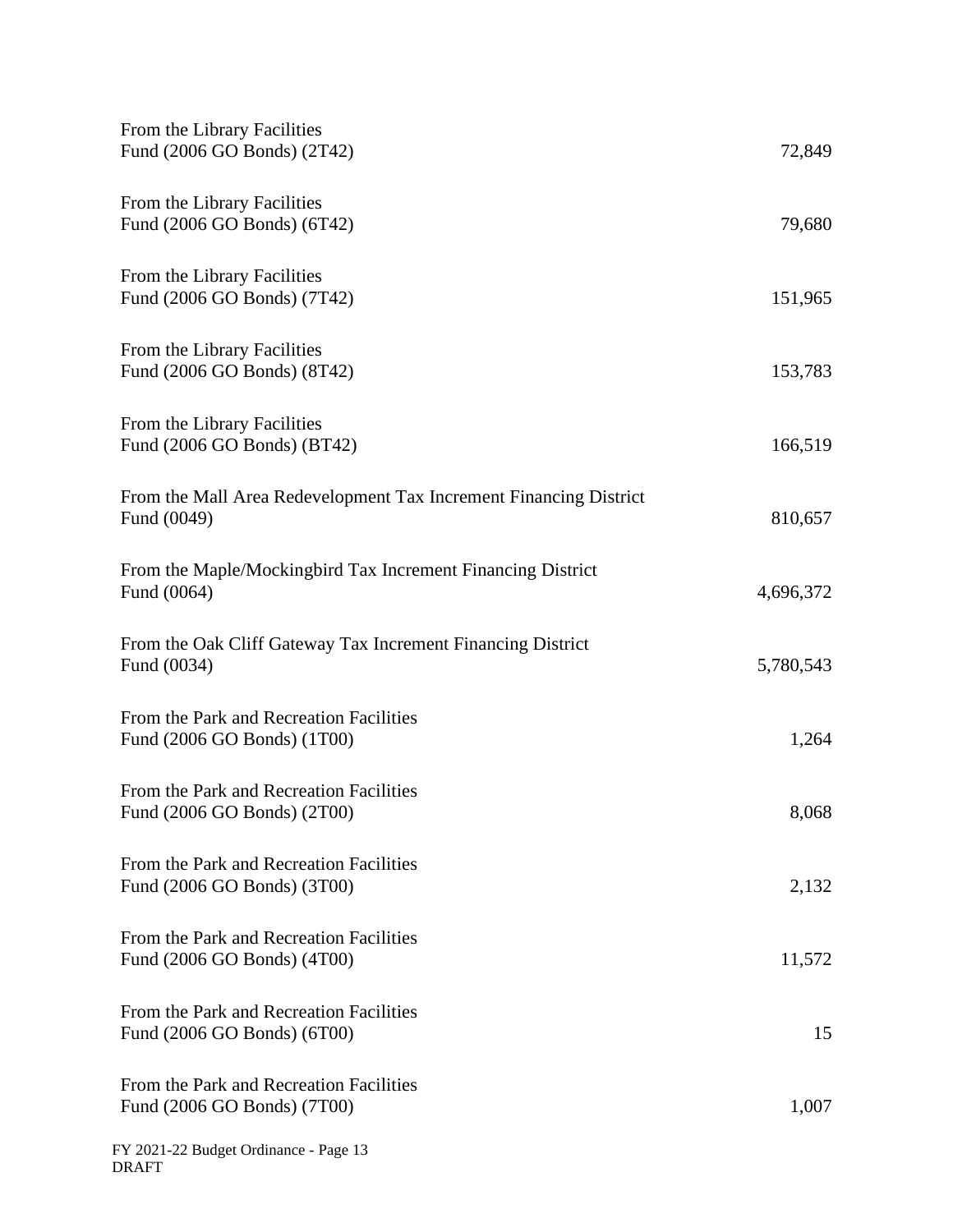| From the Park and Recreation Facilities<br>Fund (2006 GO Bonds) (8T00) | 61,240     |
|------------------------------------------------------------------------|------------|
| From the Park and Recreation Facilities<br>Fund (2006 GO Bonds) (9T00) | 128,963    |
| From the Park and Recreation Facilities<br>Fund (2006 GO Bonds) (BT00) | 106,139    |
| From the Park and Recreation Facilities<br>Fund (2017 GO Bonds) (1V00) | 27,366,933 |
| From the Public Safety Facilities<br>Fund (2006 GO Bonds) (1T33)       | 6,428      |
| From the Public Safety Facilities<br>Fund (2006 GO Bonds) (2T33)       | 136,940    |
| From the Public Safety Facilities<br>Fund (2006 GO Bonds) (3T33)       | 35,759     |
| From the Public Safety Facilities<br>Fund (2006 GO Bonds) (6T33)       | 139,765    |
| From the Public Safety Facilities<br>Fund (2006 GO Bonds) (7T33)       | 278,510    |
| From the Public Safety Facilities<br>Fund (2006 GO Bonds) (8T33)       | 351,314    |
| From the Public Safety Facilities<br>Fund (2017 GO Bonds) (1V33)       | 2,160,198  |
| From the Public/Private Partnership<br>Fund (0352)                     | 8,500,000  |
| From the Sanitation Capital Improvement<br>Fund (0593)                 | 4,000,000  |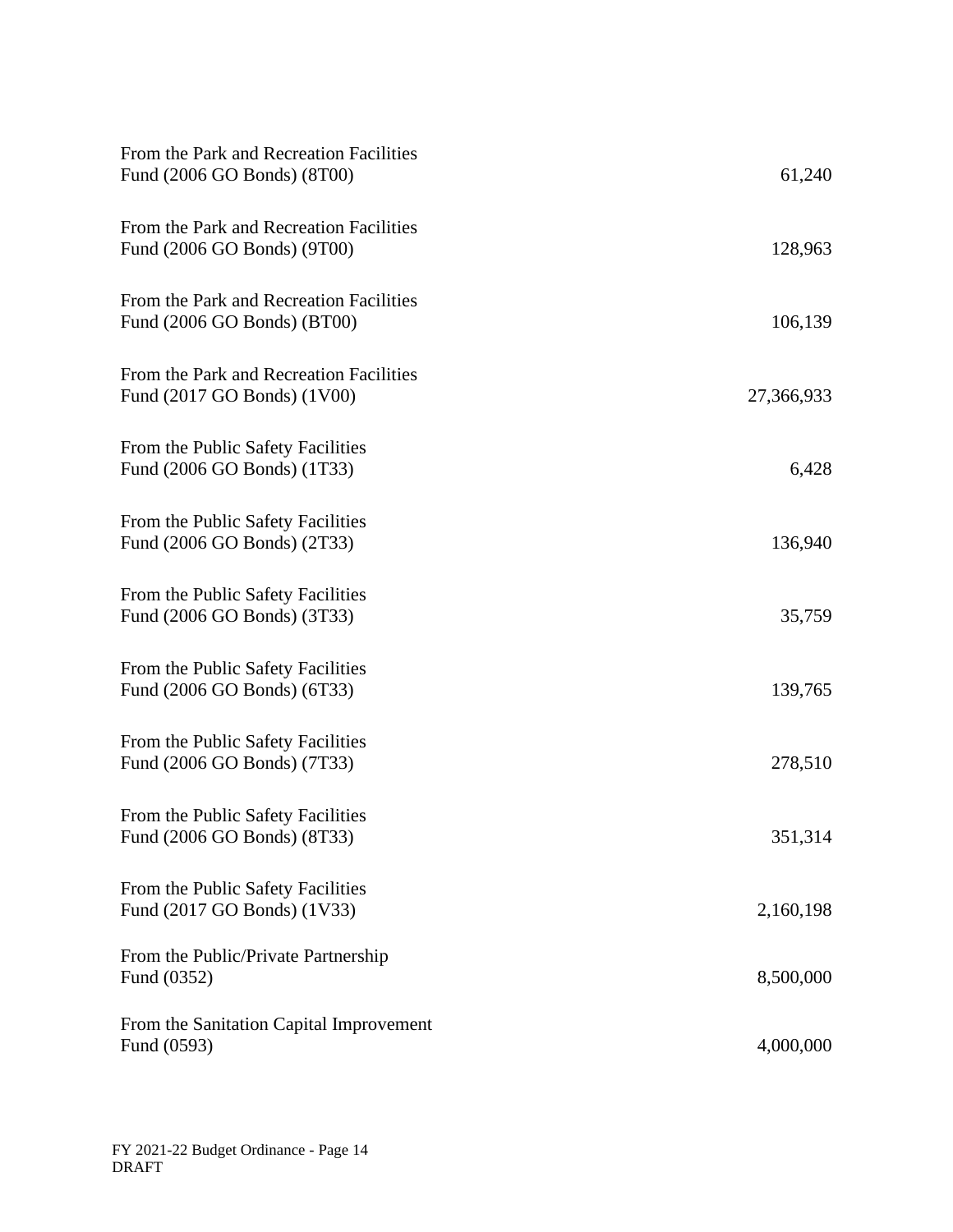| From the Skillman Corridor Tax Increment Financing District<br>Fund (0052)            | 7,454,567   |
|---------------------------------------------------------------------------------------|-------------|
| From the Southwestern Medical Tax Increment Financing District<br>Fund (0046)         | 1,080,004   |
| From the Sports Arena Tax Increment Financing District<br>Fund (0038)                 | 14,327,817  |
| From the Storm Drainage Management Capital Construction<br>Fund (0063)                | 13,027,437  |
| From the Street and Alley Improvement<br>Fund (0715)                                  | 23,036,102  |
| From the Street and Transportation<br>Fund (2017 GO Bonds) (1V22)                     | 112,894,200 |
| From the Transit Oriented Development Tax Increment Financing<br>District Fund (0062) | 3,531,739   |
| From the University Tax Increment Financing District<br>Fund (0051)                   | 1,661,262   |
| From the Vickery Meadow Tax Increment Financing District<br>Fund (0048)               | 3,070,274   |
| From the Wastewater (Clean Water) - TWDB 2021<br>Fund (1192)                          | 22,000,000  |
| From the Wastewater Construction<br>Fund (0103)                                       | 21,300,000  |
| From the Wastewater Capital Improvement Series F<br>Fund (4116)                       | 83,000,000  |
| From the Wastewater Capital Improvement Series G<br>Fund (5116)                       | 38,750,000  |
| From the Water (Drinking Water) - TWDB 2021<br>Fund (1193)                            | 44,000,000  |
|                                                                                       |             |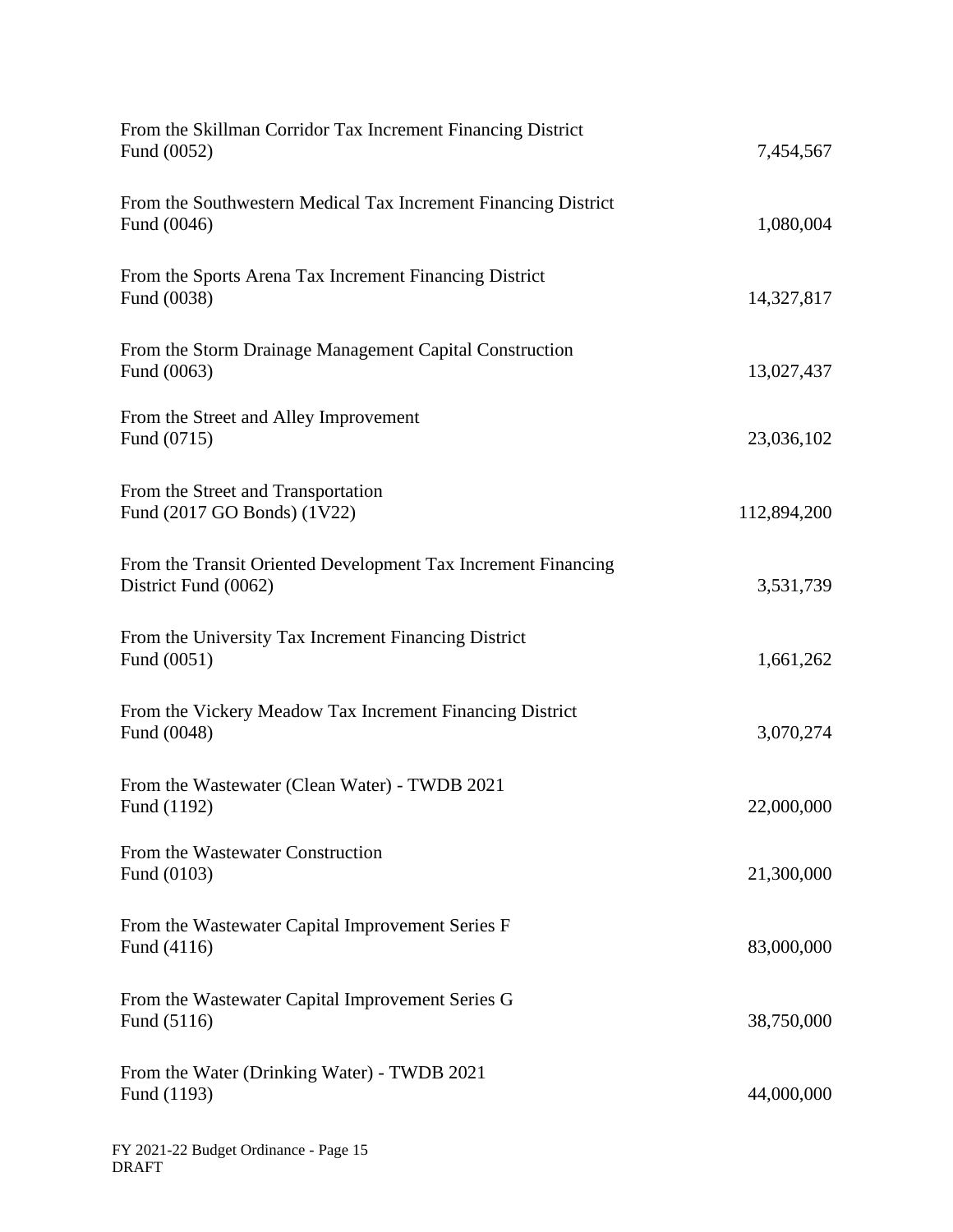| <b>CAPITAL FUNDS TOTAL</b>                                 | 863,435,019 |
|------------------------------------------------------------|-------------|
| From the Water Capital Improvement Series G<br>Fund (5115) | 45,000,000  |
| From the Water Capital Improvement Series F<br>Fund (4115) | 38,000,000  |
| From the Water Construction<br>Fund (0102)                 | 31,450,000  |
| From the Water and Wastewater Public Art<br>Fund (0121)    | 50,000      |

(b) That in order to reimburse and finance certain 2017 General Obligation (GO) bond funds capital project expenditures authorized in section (a) (Street & Transportation Improvements 1V22, Park and Recreation Facilities 1V00, Fair Park 1V02, Flood Control 1V23, Library 1V42, Cultural Facilities 1V49, Public Safety 1V33, City Facilities 1V60, Economic Development 1V52, and Homeless Assistance 1V43), the City intends to issue one or more commercial paper notes as part of the General Obligation Commercial Paper Notes Series A, and Series B, and use the proceeds thereof to reimburse disbursements incurred.

(c) That in order to reimburse and finance the lease/purchase acquisition of equipment authorized in section (a) (2022 Master Lease-Equipment ML22), the City intends to execute, acknowledge and deliver a Schedule A (as defined in the Master Equipment Lease/Purchase Agreement) pertaining to such equipment including all attachments, financing statements and schedules thereto.

(d) That the following amounts are hereby appropriated from the funds indicated for payment of the FY 2021-22 Debt Service Budget: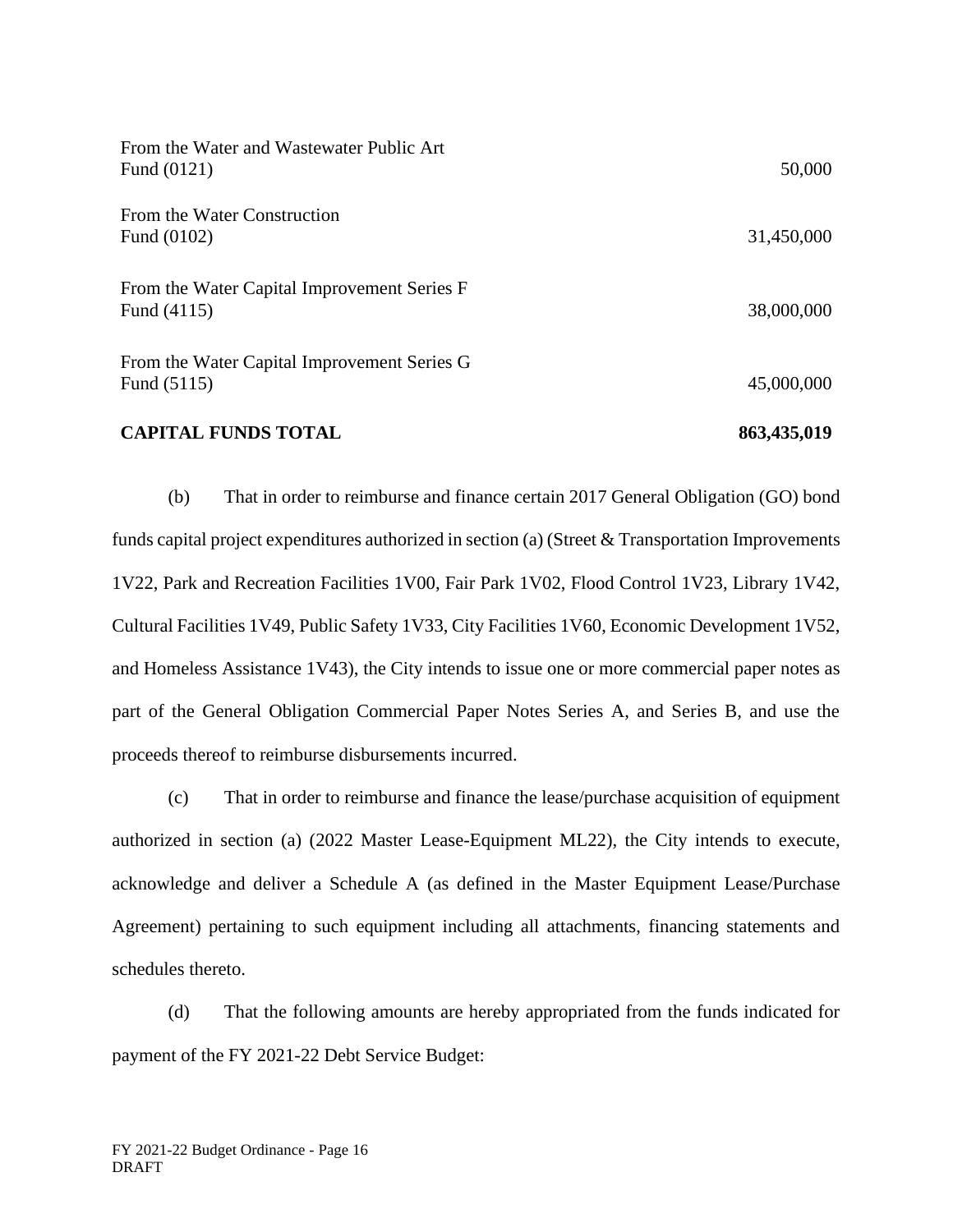#### **DEBT SERVICE FUNDS**

From the General Obligation Debt Service Fund (0981) 348,776,403

#### **DEBT SERVICE FUNDS TOTAL 348,776,403**

(e) That these appropriations and all previous appropriated funds for these projects remain in force until each project is completed or terminated.

(f) That the appropriations listed in Subsections (a) and (d) may be increased by the city council upon the recommendation of the city manager.

SECTION 10. That a project will be considered completed when the requisitioning authority informs the city manager of completion by written notice. Any remaining unencumbered balance in an appropriation for a project that has been completed shall then revert to the appropriate fund.

SECTION 11. That the city manager is authorized to make the following adjustments:

(1) Transfer amounts from one project appropriation to another within the same fund, provided that the total appropriation for each fund is not exceeded by this action.

(2) Decrease appropriation of any fund described in Section 9 to reduce expenditures within the fund when, in the judgment of the city manager, actual or probable receipts are less than the amount estimated and appropriated for expenditures.

SECTION 12. That the city manager is hereby authorized, upon written notice to the city controller, to make the following adjustments:

(1) Transfer funds, not to exceed \$2,520,000, to the General Fund 0001, in the amounts of \$125,000 from the Cedars Tax Increment Financing District Fund 0033; \$200,000 from the Oak Cliff Gateway Tax Increment Financing District Fund 0034; \$200,000 from the City Center Tax

# **PROPOSED 2021-22**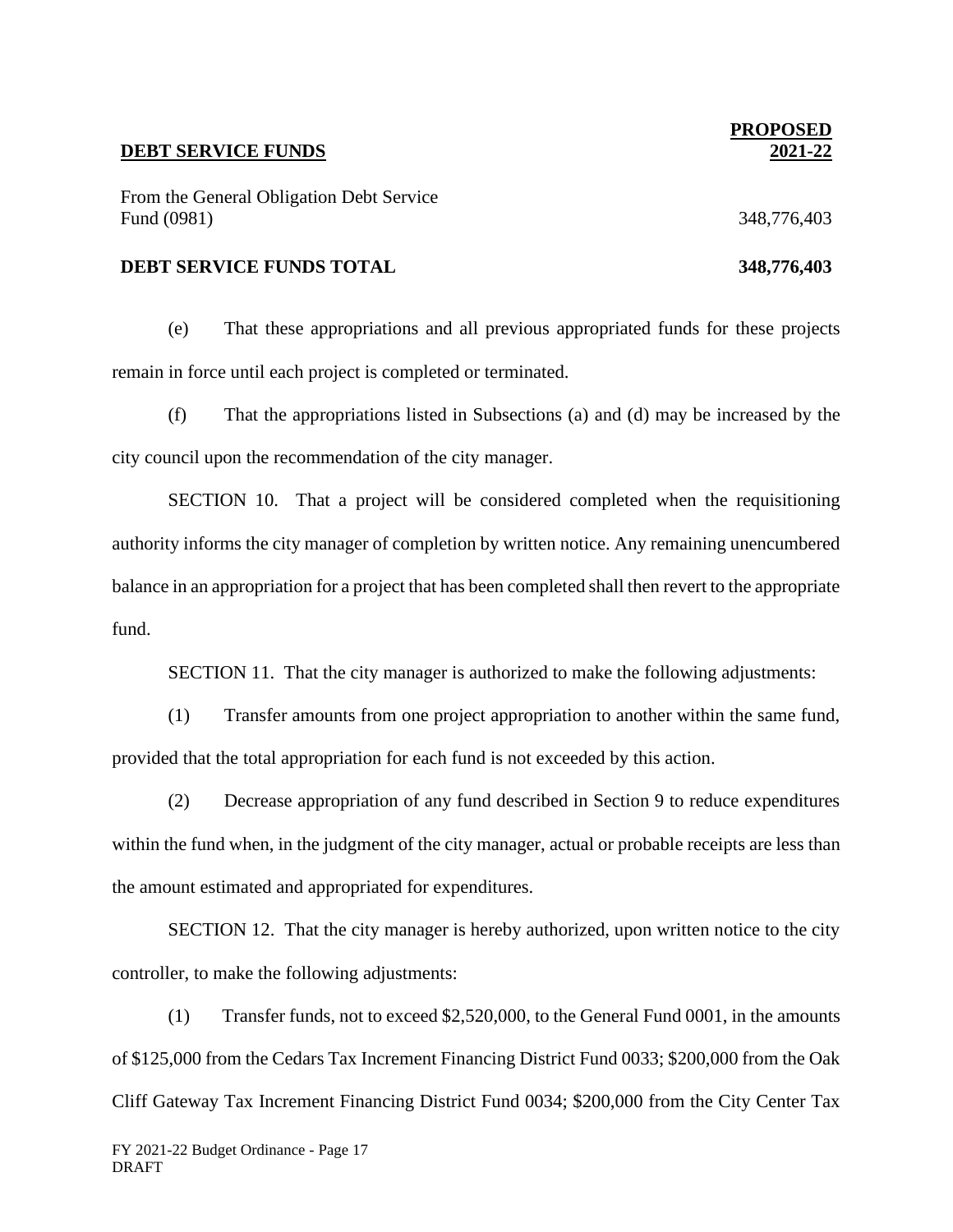Increment Financing District Fund 0035; \$145,000 from the Farmers Market Tax Increment Financing District Fund 0036; \$185,000 from the Sports Arena Tax Increment Financing District Fund 0038; \$225,000 from the Downtown Connection Tax Increment Financing District Fund 0044; \$100,000 from the Southwestern Medical Tax Increment Financing District Fund 0046; \$125,000 from the Vickery Meadow Tax Increment Financing District Fund 0048; \$100,000 from the Mall Area Tax Increment Financing District Fund 0049; \$115,000 from the Design District Tax Increment Financing District Fund 0050; \$100,000 from the University Tax Increment Financing District Fund 0051; \$110,000 from the Skillman Corridor Tax Increment Financing District Fund 0052; \$125,000 from the Grand Park South Tax Increment Financing District Fund 0054; \$125,000 from the Deep Ellum Tax Increment Financing District Fund 0056; \$110,000 from the Fort Worth Avenue Tax Increment Financing District Fund 0058; \$135,000 from the Davis Garden Tax Increment Financing District Fund 0060; \$125,000 from the Transit-Oriented Development Tax Increment Financing District Fund 0062; \$100,000 from the Maple/Mockingbird Tax Increment Financing District Fund 0064; and \$70,000 from the Cypress Waters Tax Increment Financing District Fund 0066, for reimbursement of tax increment financing administration costs.

(2) Transfer funds, not to exceed \$52,800,000, from the Water Utilities Operating Fund 0100, in the amounts of \$31,450,000 to the Water Construction Fund 0102; \$21,300,000 to the Wastewater Construction Fund 0103; and \$50,000 to the Water and Wastewater Public Art Fund 0121, for projects listed in the FY 2021-22 Capital Budget.

(3) Transfer funds, not to exceed \$13,027,437, from the Storm Drainage Management Operating Fund 0061 to the Storm Drainage Management Capital Construction Fund 0063, for projects listed in the FY 2021-22 Capital Budget.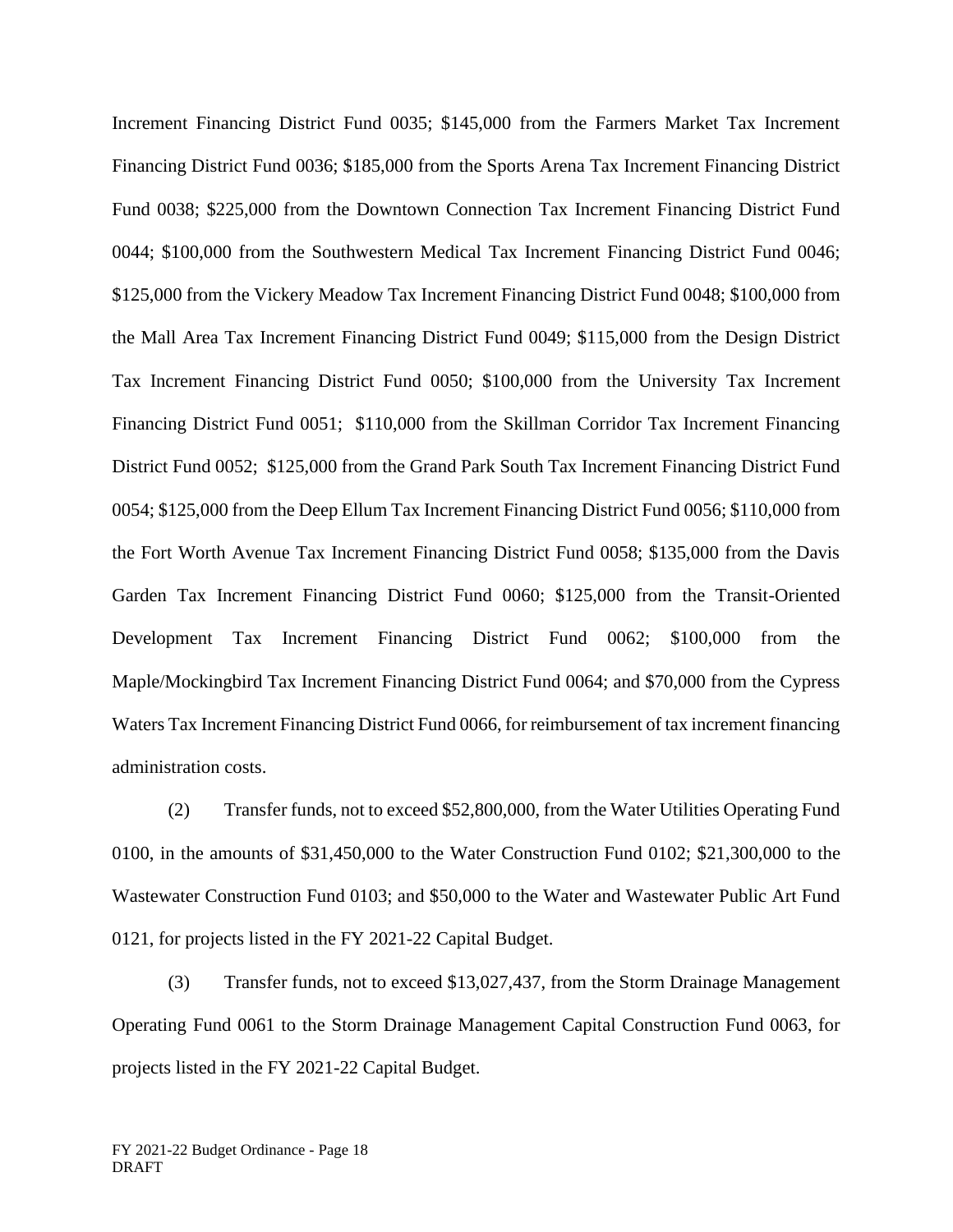(4) Transfer funds, not to exceed \$3,433,149, from the Sanitation Enterprise Fund 0440 to the General Obligation Debt Service Fund 0981, for payment of the 2003 General Obligation Bonds for flood protection and storm drainage facilities for the McCommas Bluff Landfill and payment of 2020 Equipment Notes.

(5) Transfer funds, not to exceed \$3,000,000, from the General Capital Reserve Fund 0625 to the Capital Construction Fund 0671 for the purpose of maintenance and repair of city facilities.

(6) Transfer funds, not to exceed \$667,669, from the Convention Center Operating Fund 0080 to the Capital Construction Fund 0671 for the purpose of major maintenance and repair of cultural facilities.

(7) Transfer funds, not to exceed \$8,327,637, from the Water Utilities Operating Fund 0100 to the Street and Alley Improvement Fund 0715, for the purpose of funding citywide street and alley improvement projects.

(8) Transfer funds, not to exceed \$3,435,882, from the Sanitation Enterprise Fund 0440 to the Street and Alley Improvement Fund 0715, for the purpose of funding citywide street and alley improvement projects.

(9) Transfer funds, not to exceed \$8,500,000, from the General Fund 0001 to the Street and Alley Improvement Fund 0715, for the purpose of funding citywide street and alley improvement projects.

(10) Transfer funds, not to exceed \$2,772,583, from the Stormwater Operations Fund 0061 to the Street and Alley Improvement Fund 0715, for the purpose of funding sidewalks and neighborhood infrastructure.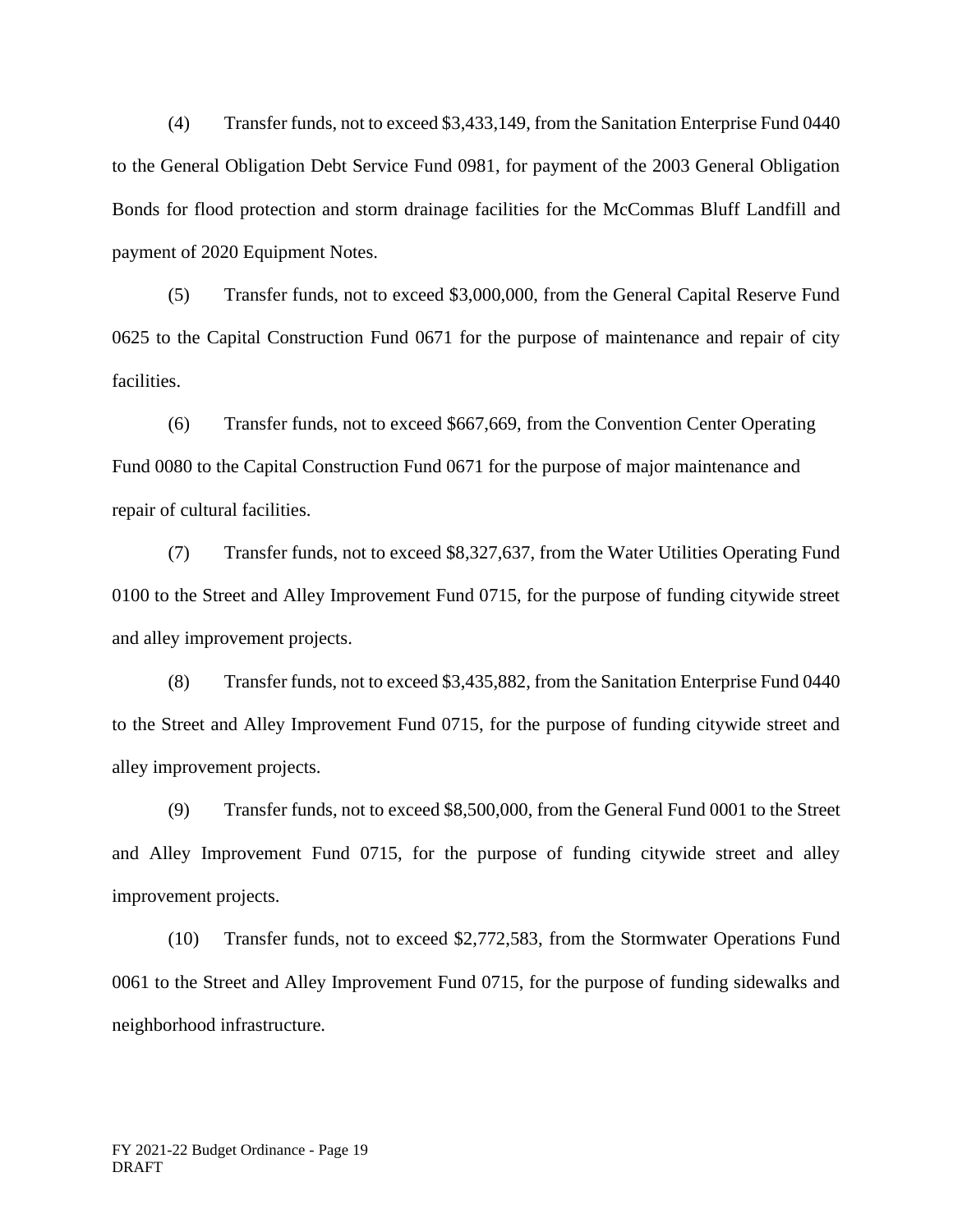(11) Transfer funds, not to exceed \$10,355,355, from the Convention Center Operating Fund 0080 to the Convention Center Capital Construction Fund 0082, for projects listed in the FY 2021-22 Capital Budget.

(12) Transfer funds, not to exceed \$10,615,955, from the Sanitation Services Fund 0440 to the Sanitation Capital Improvement Fund 0593, for capital improvements and equipment.

(13) Transfer funds, not to exceed \$39,200,283, to the General Obligation Debt Service Fund 0981, from any general government, internal service, or enterprise fund incurring civilian payroll costs based on the pro-rata allocation of the actual civilian payroll costs incurred during fiscal year 2021-22, for payment of debt service on the Pension Obligation Bonds Series 600 and 601.

SECTION 13. That the city manager is authorized to make the following adjustments:

(1) Transfer amounts from one project appropriation to another within the same fund, provided that the total appropriation for each fund is not exceeded by this action.

(2) Decrease appropriation of any fund described in Section 9 and in any General Obligation Bond Program Funds to reduce expenditures within the fund when, in the judgment of the city manager, actual or probable receipts are less than the amount estimated and appropriated for expenditures, and make accounting adjustments between various bond programs and funds when, in the judgement of the city manager, it is necessary to do so to effectively and efficiently administer the General Obligation Bond Programs.

SECTION 14. That it is the intent of the city council, by passage of this ordinance, to appropriate funds for the city departments and activities. No office or position is created by the appropriations.